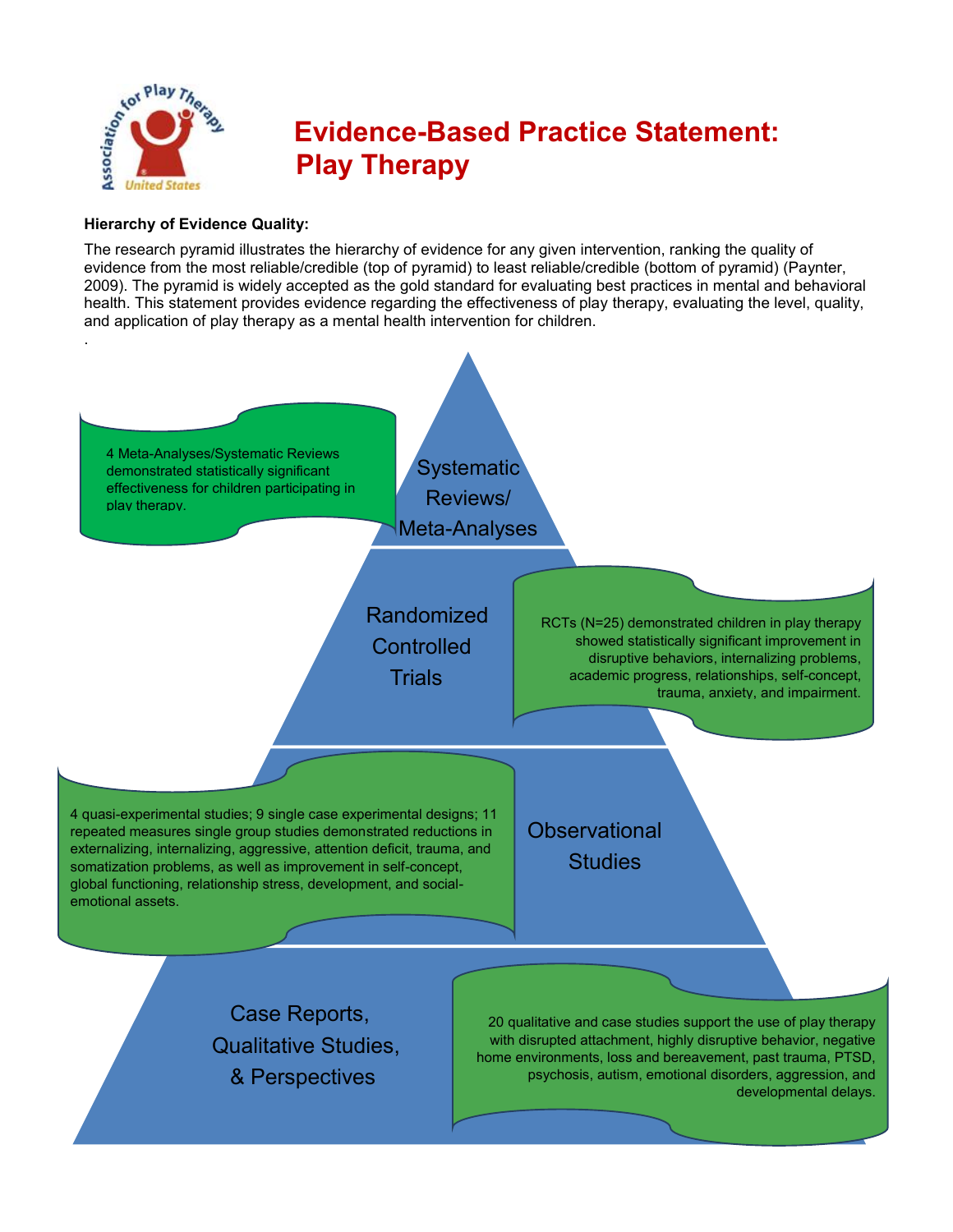#### **Definitions**

Play Therapy: Play therapy is the systematic use of a theoretical model to establish an interpersonal process wherein trained play therapists use the therapeutic powers of play to help clients prevent or resolve psychosocial difficulties and achieve optimal growth and development (APT, 2015).

Systematic Reviews/Meta-Analyses: Systematic reviews provide a structured method of critically appraising findings from multiple studies involving a particular area of study or intervention. Meta-analyses statistically evaluate and integrate the findings of multiple studies involving a particular are of study or intervention. When applied to intervention research, the goal of both systematic reviews and meta-analyses is to formulate a recommendation for practice.

Randomized Controlled Trials (RCTs): RCTs are experimental research studies that employ comparison groups and randomized assignment of participants. The goal of RCTs is to provide exploration of an intervention and methodological control over variables so that outcome and treatment effect can be generalized to an identified population.

Observational Studies: Observational studies include quasi-experimental studies (research that does not employ randomization procedures), single-case experimental designs, correlational research (research that explores associations between variables), and pre-post single group studies. Observational studies employ quantitative analyses but are limited in their controls of variables; hence, they are limited in terms of generalizing causal relationships between variables.

Case Reports: Case reports, also referred to as case studies, are reports on individual cases that provide anecdotal evidence, and can include individual quantitative data, on the use of a particular intervention.

Qualitative Studies: Qualitative research uses qualitative methods and analyses to provide rich description, perspectives, theoretical understanding, and experiences related to the use of a particular intervention.

## Search Information

Databases: PsycINFO, PubMed, ERIC, Academic Search Complete

Search Terms: play therapy, play counseling, play intervention

Limits, Filters, Search Data Parameters: 2000 to present; primarily individual intervention

Date Most Recent Search: June 1, 2016

#### Identified Population

Children from 3 to 13 years old.

#### Recommendations

Children between the ages of 3 to 12 years old should participate in play therapy as an intervention to alleviate symptoms related to behavioral and emotional problems, as well as contribute to overall wellness and healthy development.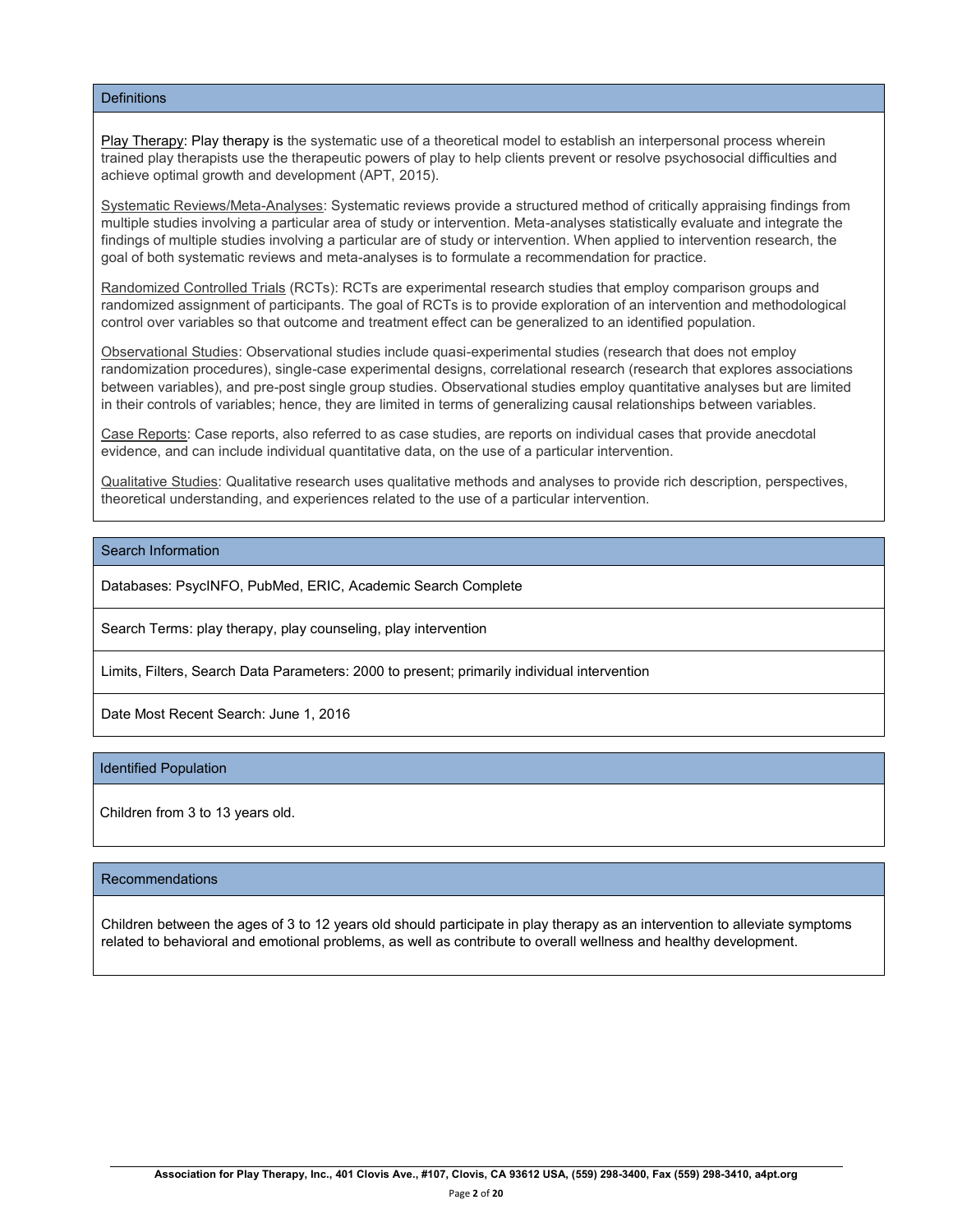#### Evidence Related to Recommendations

#### Systematic Reviews and Meta-Analyses

To date, there are 4 peer-reviewed published meta-analyses on outcome effect of play therapy interventions; one meta-analysis includes a systematic review. Lin and Bratton (2015) conducted meta-analysis with 24 child-centered play therapy studies and concluded that play therapy demonstrated a statistically significant effect. Ray, Armstrong, Balkin, and Jayne (2015) performed a meta-analysis and systematic review of 23 child-centered play therapy RCTs conducted in schools and concluded that play therapy demonstrated statistically significant outcomes for children with disruptive behavior, internalizing, self-efficacy, and academic problems. Bratton, Ray, Rhine, and Jones (2005) employed meta-analysis with 67 play therapy studies and found statistically significant effects with medium effect size, concluding that play therapy was effective with both internalizing and externalizing problems. LeBlanc and Ritchie (2001) used meta-analysis to explore findings of 42 RCTs on play therapy, reporting statistically significant effects with moderate treatment effect size.

| <b>Authors</b>           | # of<br><b>Studies</b> | Mean Age                                   | <b>Effect Size</b> | <b>Favorable Outcomes</b>                                                                                                  |
|--------------------------|------------------------|--------------------------------------------|--------------------|----------------------------------------------------------------------------------------------------------------------------|
| Lin & Bratton $(2015)$   | 24                     | $6.7$ yrs                                  | $.33*$             | Externalizing and internalizing behavior<br>problems; caregiver-child relationship stress;<br>self-efficacy                |
| Ray et al. (2015)        | 23                     | Range<br>$4-13$ yrs<br>No Mean<br>Reported | $.21 - .38*$       | Externalizing and internalizing behavior<br>problems; self-efficacy; academic; other                                       |
| Bratton et al. (2005)    | 67                     | $7.0$ yrs                                  | $.72*$             | Behavior problems; social adjustment;<br>self-concept; anxiety; development;<br>relationships; other                       |
| LeBlanc & Ritchie (2001) | 42                     | 7.8 yrs                                    | $.66^{**}$         | Emotional adjustment; social adjustment;<br>reaction to traumatic event; academic;<br>behavior problems; family adjustment |

## Randomized Controlled Trials (RCTs)

Randomized controlled trials (N=25) demonstrated children in play therapy showed statistically significant improvement in disruptive behaviors, internalizing problems, academic progress, relationships, self-concept, trauma, anxiety, and impairment. Play therapy RCTs serve as credible evidence that play therapy is effective across ages 3 to 13 years old and with various presenting issues. All reviewed RCTs employed the use of random assignment, control or comparison experimental groups, clear intervention protocol, and appropriate data analysis procedures.

## Disruptive Behaviors:

Several studies found statistically significant decreases in disruptive behavior for children in child-centered play therapy (CCPT) over children in a control group (Bratton et al., 2013; Garza & Bratton, 2005). Adlerian play therapy has also been found to be effective in reducing disruptive behaviors (Meany-Walen, Bratton, & Kottman, 2014). Fall, Navelski, and Welch (2002) demonstrated decreased problematic behaviors and decreased social problems for a CCPT experimental group when compared to the control group. Naderi, Heidarie, Bouron, and Asgari (2010) showed that children in activity-based play therapy showed statistically significant decreases in ADHD and anxiety symptomology when compared to a control group, while Packman and Bratton (2003) found that children showed decreases in externalizing behaviors after receiving humanisticallybased group activity/play therapy. Furthermore, Ojiambo and Bratton (2014) found that displaced Ugandan orphans who participated in group activity play therapy demonstrated significant decreases in problem behaviors.

#### Internalizing Problems:

Farahzadi, Bahramabadi, and Mohammadifar (2011) described clinically significant decreases in diagnostic severity of social phobia symptoms following Gestalt play therapy. Flahive and Ray (2007) found that children in sandtray/play therapy group demonstrated clinically significant differences in internalizing and externalizing behaviors when compared to a control group. Garza and Bratton (2005) showed that children receiving CCPT showed moderate improvements in internalizing behaviors. Jalali and Molavi (2011) found that children in group play therapy showed statistically significant decreases in separation anxiety when compared to a control group. Naderi et al. (2010) showed that children in activity-based play therapy showed improvement in social maturity when compared to a control group. Packman and Bratton (2003) found that children showed decreases in internalizing behaviors after receiving Humanistically-based activity group therapy. Ray, Schottelkorb, and Tsai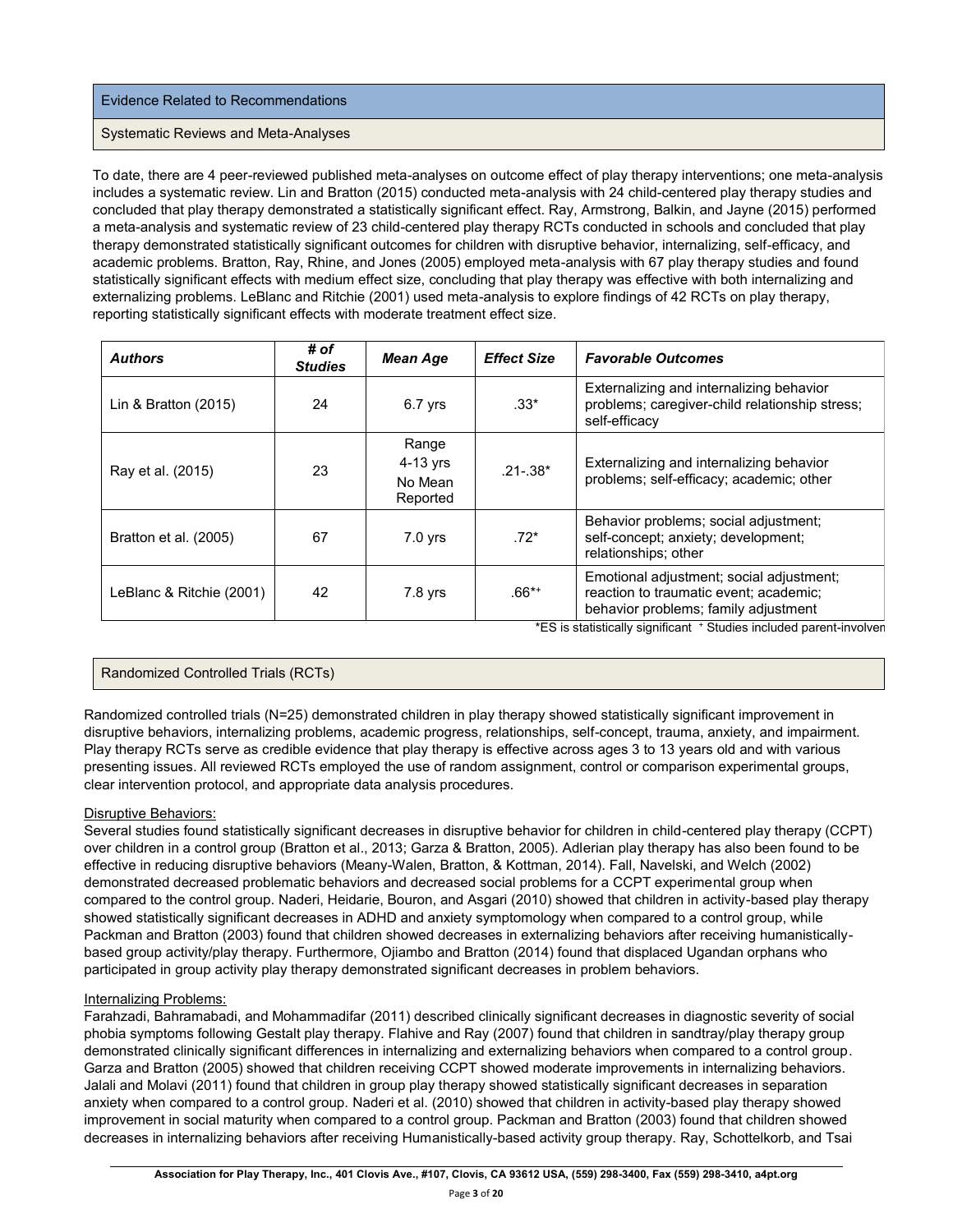(2007) found that children with attention problems benefitted with improved emotional stability and anxiety/withdrawn symptoms after participating in CCPT. Stulmaker and Ray (2015) found that young children who scored clinically anxious improved significantly following participation in individual CCPT.

## Academic and Language Concerns:

Two studies, Blanco and Ray (2011) and Blanco, Muro, Holliman, Stickley, and Carter (2015), found that children in a CCPT experimental group showed significant improvement on academic achievement over children in a control group. Additionally, Danger and Landreth (2005) demonstrated clinical significant improvements in language skills in children who received CCPT over children in a control group.

#### Relationships:

Both Ray (2007) and Ray, Henson, Schottelkorb, Brown, and Muro (2008) found that CCPT resulted in significant decreases in teacher child relationship stress. Ray et al. (2008) found that short-term CCPT intervention (16 sessions over 8 weeks) demonstrated statistical significance and larger effect sizes in total stress, teacher, and student characteristics than long-term CCPT intervention (16 sessions over 16 weeks). Cheng and Tsai (2014) showed that participation in CCPT group was associated with fewer socially withdrawn behaviors. Finally, Cheng and Ray (2016) found that children who participated in group CCPT demonstrated gains in social-emotional assets, specifically empathy and social competence.

## Trauma:

Schottelkorb, Doumas, and Garcia (2012) found that both CCPT and trauma-focused cognitive behavioral therapy (TF-CBT) were effective in reducing trauma symptoms according to child and parent report. Shen (2002) also demonstrated the use of CCPT for children following an earthquake. The author showed that a CCPT group demonstrated a significant decrease in anxiety and suicide risk when compared to the control group. In examining CCPT with children of domestic violence, Tyndall-Lind, Landreth, and Giordano (2001) demonstrated that participation in sibling group play therapy was associated with significant reductions in total behavior, externalizing, and internalizing behavior problems, aggression, anxiety, depression and significant improvements in self-esteem. The authors found that sibling group play therapy was equally effective to intensive individual play therapy.

#### Impairment and Medical Concerns:

Ray, Stulmaker, Lee, and Silverman (2013) found that a CCPT group demonstrated decreased levels of impairment with medium effect size compared to a delayed-start control group. Jones and Landreth (2002) showed that children in CCPT were able to adapt to diabetes better than a control group.

| <b>Authors</b>        | Type, #, $&$<br><b>Session Length</b>     | <b>Sample Description</b>                                                                                                                          | <b>Findings</b>                                                                                                                                                                                                                                                                                                     |  |
|-----------------------|-------------------------------------------|----------------------------------------------------------------------------------------------------------------------------------------------------|---------------------------------------------------------------------------------------------------------------------------------------------------------------------------------------------------------------------------------------------------------------------------------------------------------------------|--|
| Cheng & Ray<br>(2016) | Group CCPT<br>$R = 15 - 16$<br>30 minutes | Kindergartners identified with<br>social-emotional deficits<br>$N = 43$<br>Ages 5-6<br>23% African American<br>44% Hispanic/Latin<br>33% Caucasian | Children who received group CCPT<br>demonstrated statistically significant<br>improvement in overall social-emotional assets,<br>empathy, and social competence over control<br>group children according to parent report.                                                                                          |  |
| Su & Tsai (2016)      | Group CCPT<br>12<br>40 minutes            | Children of new immigrants in<br>Taiwan with relationship<br>problems<br>$N = 8$<br>Ages 8-9<br>38% Vietnamese<br>38% Thai<br>25% Chinese          | Children who participated in CCPT improved in<br>relationships according to self and teacher report<br>over those in the control group. CCPT children<br>also demonstrated significant improvement in<br>mood as reported by parents.<br>+Authors employed non-parametric analyses due to<br>low participant number |  |

## **RCT Study Descriptions**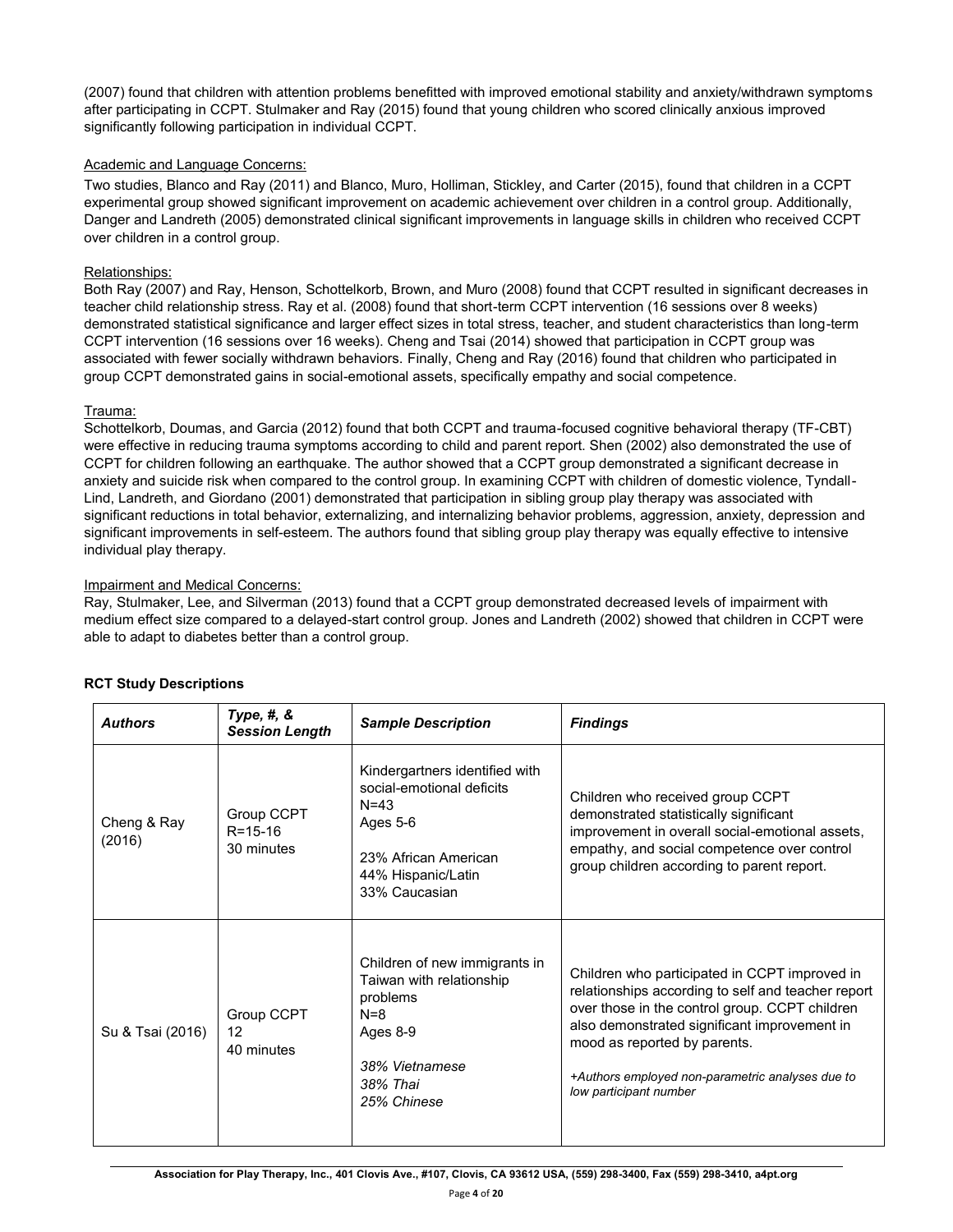| Blanco, Muro,<br>Holliman,<br>Stickley, & Carter<br>(2015) | <b>Individual CCPT</b><br>16<br>30 minutes               | First graders<br>$N = 59$<br>Ages 6-7<br>6% African American<br>17% Hispanic/Latin<br>69% Caucasian<br>2% Asian American                                              | Children who participated in CCPT demonstrated<br>statistically significant improvement on academic<br>achievement as compared to children in the<br>control group. All children demonstrated<br>statistically significant improvement on<br>performance anxiety.                                                 |
|------------------------------------------------------------|----------------------------------------------------------|-----------------------------------------------------------------------------------------------------------------------------------------------------------------------|-------------------------------------------------------------------------------------------------------------------------------------------------------------------------------------------------------------------------------------------------------------------------------------------------------------------|
| Stulmaker & Ray<br>(2015)                                  | <b>Individual CCPT</b><br>$R = 12 - 16$<br>30 minutes    | Children who scored in<br>clinically anxious range<br>$N = 53$<br>Ages 6-8<br>21% African American<br>21% Hispanic/Latin<br>45% Caucasian<br>2% Asian<br>11% Biracial | Children who received CCPT significantly<br>decreased their overall levels of anxiety and<br>worry when compared to an active control group.                                                                                                                                                                      |
| Cheng & Tsai<br>$(2014)^*$                                 | Individual CCPT<br>10                                    | Children identified as socially<br>withdrawn<br>$N=7$<br>Ages 9-10<br>100% Taiwanese                                                                                  | Children in the CCPT treatment group<br>demonstrated statistically significant decrease in<br>social withdrawal but no significant change in<br>self-concept.<br>+Authors employed non-parametric analyses due to<br>low participant number                                                                       |
| Meany-Walen,<br>Bratton, &<br>Kottman (2014)               | Individual Adlerian<br>PT<br>$R = 14 - 17$<br>30 minutes | Children with disruptive<br>behaviors<br>$N = 58$<br>Ages 5-9<br>19% African American<br>48% Hispanic/Latin<br>33% Caucasian                                          | Children in therapy demonstrated statistically<br>significant decreases in disruptive behavior<br>problems as compared to children in active<br>control group. Teachers also reported a<br>statistically significant reduction in teacher-child<br>relationship stress for children in the<br>experimental group. |
| Ojiambo &<br>Bratton (2014)                                | Group activity PT<br>$M = 16$<br>50 minutes              | Displaced orphans in Uganda<br>with behavioral problems<br>$N = 60$<br>Ages 10-12<br>100% African                                                                     | Results demonstrated statistically significant<br>decreases in behavioral problems with moderate<br>to large effect sizes over children in active<br>control group.                                                                                                                                               |
| Ray, Stulmaker,<br>Lee & Silverman<br>(2013)               | <b>Individual CCPT</b><br>R=12-16 sessions<br>30 minutes | Children with clinical<br>impairment<br>$N = 37$<br>Ages 5-8<br>32% African American<br>38% Hispanic/Latin<br>30% Caucasian                                           | CCPT group demonstrated decreased levels of<br>impairment with medium effect size whereas<br>children in the delayed-start control group had<br>consistent or increased levels of impairment.                                                                                                                     |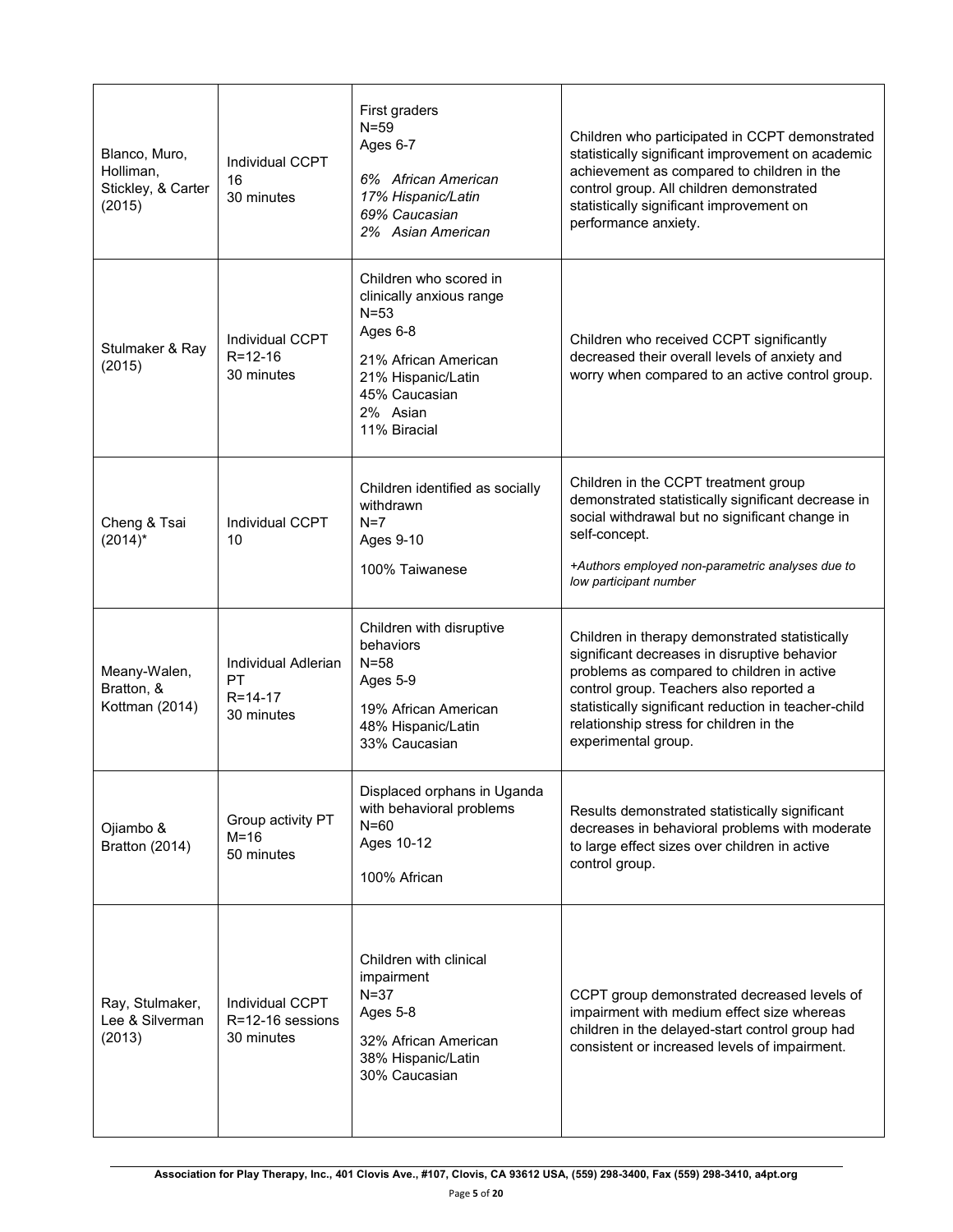| Bratton,<br>Ceballos,<br>Sheely-Moore,<br>Meany-Walen,<br>Pronchenko, &<br>Jones (2013) | Individual CCPT<br>$R = 17 - 21$<br>30 minutes | Children with disruptive<br>behaviors<br>$N = 54$<br>3-4 years old<br>42% African American<br>39% Hispanic/Latin<br>18% Caucasian                              | Children in CCPT demonstrated statistically<br>significant decreases in disruptive behaviors over<br>children in active control group.                                                                                                                                                                                                                                                  |
|-----------------------------------------------------------------------------------------|------------------------------------------------|----------------------------------------------------------------------------------------------------------------------------------------------------------------|-----------------------------------------------------------------------------------------------------------------------------------------------------------------------------------------------------------------------------------------------------------------------------------------------------------------------------------------------------------------------------------------|
| Schottelkorb,<br>Doumas, &<br>Garcia (2012)                                             | Individual CCPT<br>$M = 17$<br>30 minutes      | Refugee children with trauma<br>symptomology<br>$N=26$<br>Ages 6-13<br>68% African American<br>16% Middle Eastern<br>10% Asian<br>6% Other                     | Results indicated that both CCPT and TF-CBT<br>were effective in reducing trauma symptoms<br>according to child and parent report.                                                                                                                                                                                                                                                      |
| Blanco & Ray<br>(2011)                                                                  | Individual CCPT<br>16<br>30 minutes            | Academically at-risk<br>$N=43$<br>$1st$ grade<br>17% African American<br>34% Hispanic/Latin<br>46% Caucasian                                                   | Children in the CCPT treatment group<br>demonstrated significantly significant<br>improvement on academic achievement<br>composite score over children in delayed-start<br>control group.                                                                                                                                                                                               |
| Farahzadi,<br>Bahramabadi, &<br>Mohammadifar<br>$(2011)^*$                              | <b>Gestalt PT</b><br>10<br>90 minutes          | Children with social phobia<br>$N=12$<br>4 <sup>th</sup> grade<br>100% from Tehran                                                                             | Children in play therapy decreased scores of the<br>diagnosing and severity factors of social phobia<br>symptoms.                                                                                                                                                                                                                                                                       |
| Jalali & Molavi<br>$(2011)^*$                                                           | Group PT<br>6                                  | Children with separation<br>anxiety<br>$N = 30$<br>Ages 5-11<br>100% from Isfahan                                                                              | Authors found that children who participated in<br>group play therapy demonstrated statistically<br>significant reduction in separation anxiety as<br>compared to no-treatment control group.                                                                                                                                                                                           |
| Naderi, Heidarie,<br>Bouron, & Asgari<br>(2010)                                         | Activity-based PT<br>10<br>1 hour              | Children diagnosed with ADHD<br>and anxiety<br>$N = 80$<br>Ages 8-12<br>100% Iranian                                                                           | Children in therapy demonstrated statistically<br>significant decreases in symptoms of ADHD and<br>anxiety as compared to no-treatment control<br>group. Children in therapy demonstrated<br>statistically significant improvement in social<br>maturity as compared to control group.                                                                                                  |
| Ray, Henson,<br>Schottelkorb,<br>Brown, & Muro<br>(2008)                                | Individual CCPT<br>16<br>30 minutes            | Children with emotional and<br>behavioral difficulties<br>N=58<br>Pre-K-5th grade<br>7% African American<br>41% Hispanic/Latin<br>45% Caucasian<br>7% Biracial | Results indicated that both intervention groups<br>(short and long-term play therapy) demonstrated<br>significant improvement in teacher-student<br>relationship stress. Post hoc analyses indicated<br>that the short-term intensive intervention<br>demonstrated statistical significance and larger<br>effect sizes in overall total stress, teacher and<br>student characteristics. |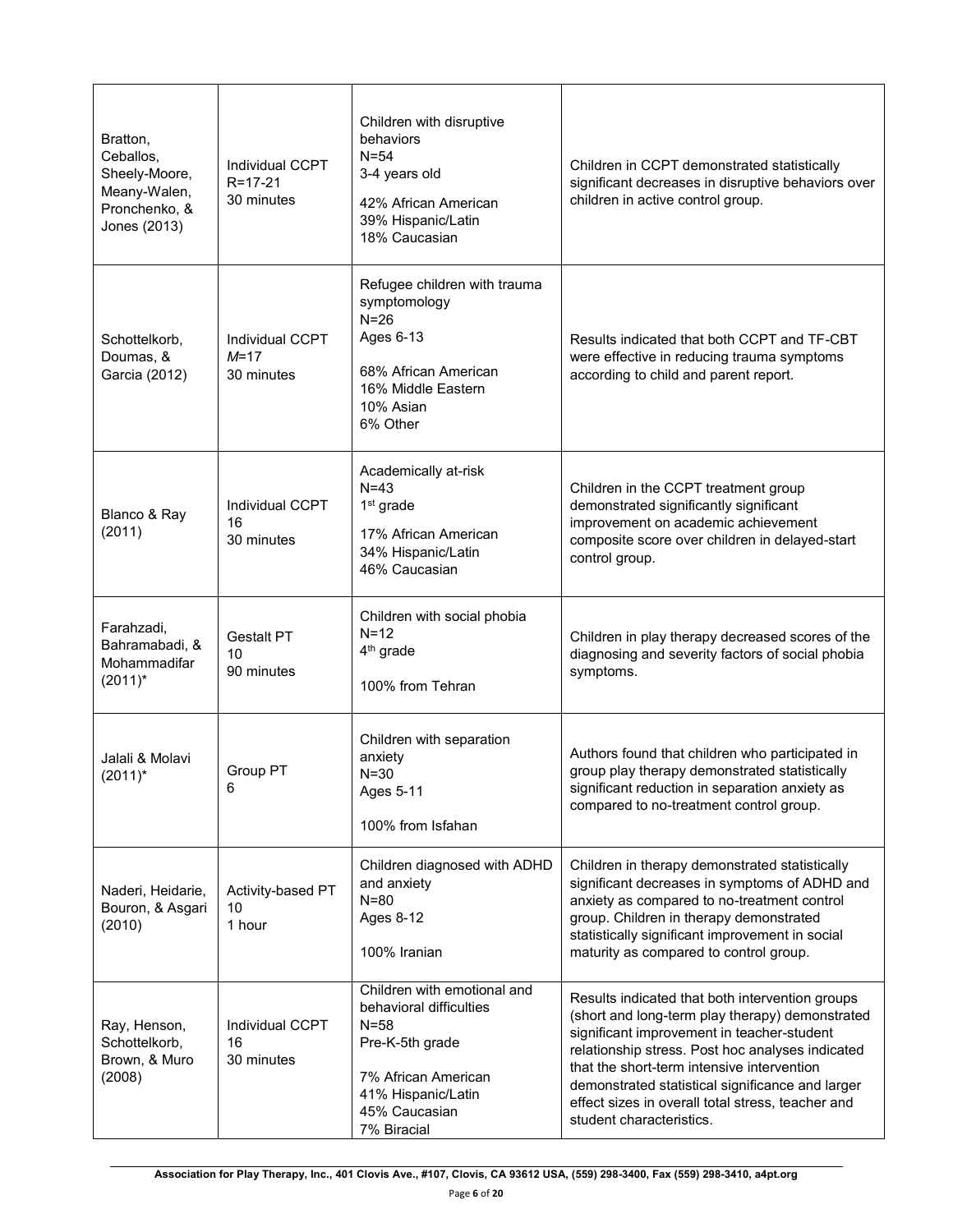| Ray (2007)                            | Individual CCPT<br>16<br>30 minutes                                         | Children with emotional and<br>behavioral difficulties<br>$N = 93$<br>Ages 4-11<br>13% African American<br>41% Hispanic/Latin<br>42% Caucasian<br>4% Biracial    | Results demonstrated significant decreases in<br>teacher child relationship stress with large effects<br>sizes in total stress for all three treatment groups<br>(play therapy, teacher consultation and play<br>therapy, and teacher consultation only).                                                                                                  |
|---------------------------------------|-----------------------------------------------------------------------------|------------------------------------------------------------------------------------------------------------------------------------------------------------------|------------------------------------------------------------------------------------------------------------------------------------------------------------------------------------------------------------------------------------------------------------------------------------------------------------------------------------------------------------|
| Ray,<br>Schottelkorb &<br>Tsai (2007) | Individual CCPT<br>16<br>30 minutes                                         | <b>Children with Attention Deficit</b><br>Hyperactivity (ADHD)<br>symptoms<br>$N=60$<br>Ages 5-11<br>17% African American<br>38% Hispanic/Latin<br>45% Caucasian | Results indicated that both conditions<br>demonstrated statistically significant<br>improvement on ADHD, student characteristics,<br>anxiety, and learning disability. Children in CCPT<br>demonstrated statistically significant<br>improvement over active control children on<br>student characteristics, emotional stability and<br>anxiety/withdrawn. |
| Flahive & Ray<br>(2007)               | Group<br>Sandtray/Play<br>Therapy<br>10<br>45 minutes                       | Children with behavioral<br>difficulties<br>$N = 56$<br>Ages 9-12<br>9% African American<br>62% Hispanic/Latin<br>28% Caucasian                                  | Children in sandtray/play therapy group<br>demonstrated statistically significant differences<br>as rated by teachers in total, externalizing, and<br>internalizing behaviors when compared to<br>delayed-start control group. Parents rated<br>sandtray/play participants significantly different<br>on externalizing behaviors.                          |
| Danger &<br>Landreth (2005)           | Group CCPT<br>25<br>30 minutes                                              | Children who qualified for<br>speech therapy<br>$N = 21$<br>Ages 4-6<br>19% Hispanic/Latin<br>81% Caucasian                                                      | Results revealed that children in CCPT<br>demonstrated increased receptive language<br>skills and expressive language skills with large<br>practical significance over children in the no-<br>treatment control condition.                                                                                                                                 |
| Garza & Bratton<br>(2005)             | Individual CCPT<br>15<br>30 minutes                                         | Children demonstrating<br>behavioral problems<br>$N=29$<br>Ages 5-11<br>100% Hispanic/Latin                                                                      | Compared to comparison group (evidence-based<br>school intervention), children receiving CCPT<br>showed statistically significant decreases in<br>externalizing behavior problems and moderate<br>improvements in internalizing behavior problems<br>as reported by parents.                                                                               |
| Packman &<br><b>Bratton (2003)</b>    | Humanistically-<br>based activity<br>group/play therapy<br>12<br>60 minutes | Children with learning<br>disabilities and behavioral<br>problems<br>$N=24$<br>4th & 5th grade<br>4% African American<br>4% Hispanic/Latin<br>92% Caucasian      | Children in therapy demonstrated decreases in<br>externalizing and internalizing problems with<br>large effect sizes over the no-treatment control<br>group.                                                                                                                                                                                               |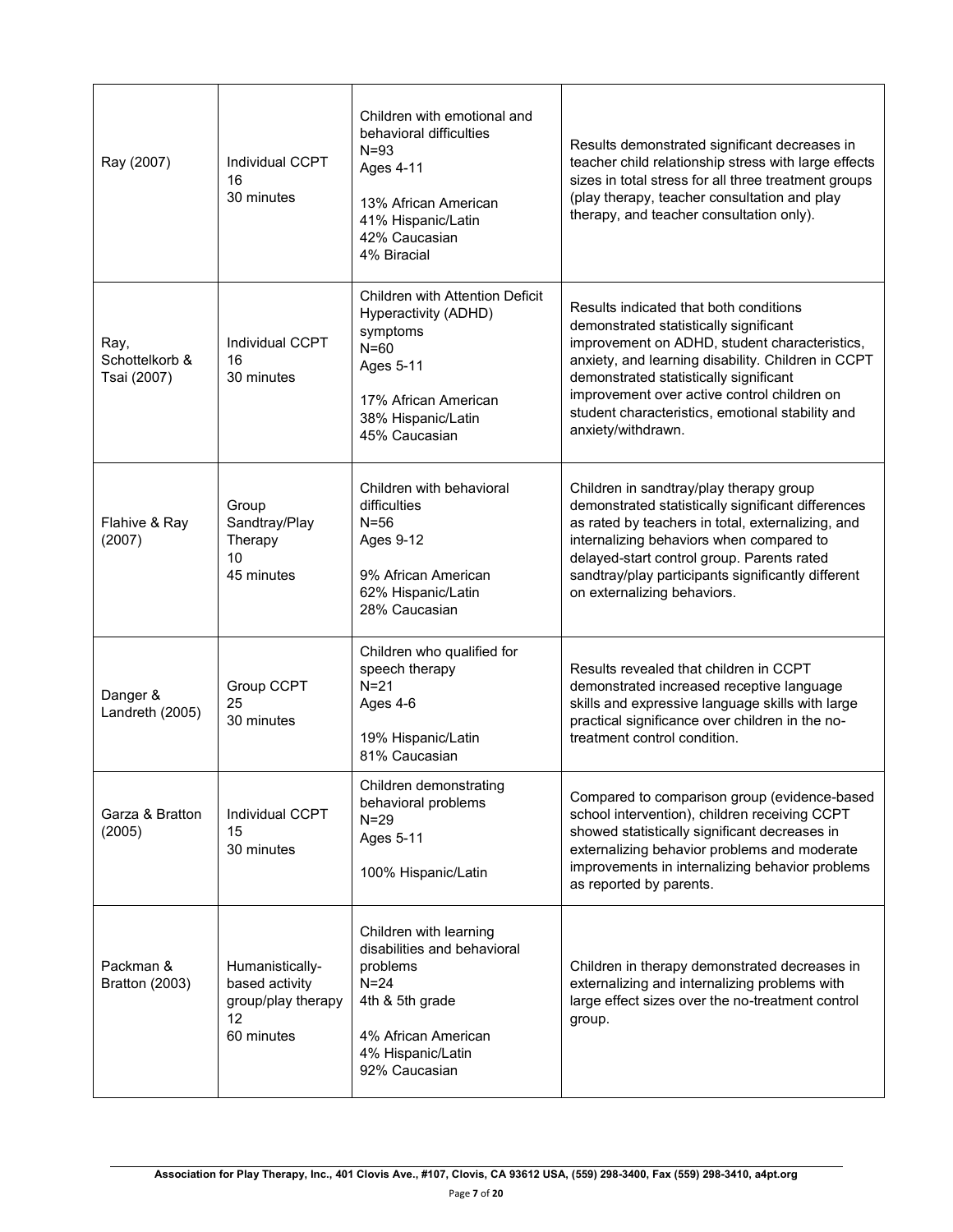| Fall, Navelski &<br>Welch (2002)               | Individual CCPT<br>6<br>30 minutes                    | Children identified for special<br>education<br>$N = 66$<br>Ages 6-10<br>98% Caucasian<br>2% Unidentified                               | Results demonstrated no difference between the<br>groups in self-efficacy but teacher ratings<br>showed decreased problematic behavior and<br>less social problems for the experimental group<br>as compared to the no-treatment control group.                                                                                                                    |
|------------------------------------------------|-------------------------------------------------------|-----------------------------------------------------------------------------------------------------------------------------------------|--------------------------------------------------------------------------------------------------------------------------------------------------------------------------------------------------------------------------------------------------------------------------------------------------------------------------------------------------------------------|
| Jones &<br>Landreth (2002)                     | Individual CCPT<br>12<br>30 minutes                   | Children with diabetes<br>$N = 30$<br>Ages 7-11<br>3% African American<br>7% Hispanic/Latin<br>87% Caucasian                            | Both groups improved anxiety scores; the<br>experimental group showed a statistically<br>significant increase in diabetes adaptation over<br>the no-treatment control group.                                                                                                                                                                                       |
| Shen (2002)                                    | Group CCPT<br>10<br>40 minutes                        | Children at high-risk for<br>maladjustment following an<br>earthquake<br>$N = 30$<br>Ages 8-12<br>100% Taiwanese                        | CCPT group demonstrated a significant<br>decrease in anxiety, as well as a large treatment<br>effect, and significant decrease in suicide risk as<br>compared to the no-treatment control group.                                                                                                                                                                   |
| Tyndall-Lind,<br>Landreth &<br>Giordano (2001) | Individual & group<br><b>CCPT</b><br>12<br>45 minutes | Children living in domestic<br>violence shelter<br>$N = 32$<br>Ages 4-10<br>39% African American<br>21% Hispanic/Latin<br>40% Caucasian | Children in sibling group play therapy<br>demonstrated a significant reduction in total<br>behavior, externalizing, and internalizing<br>behavior problems, aggression, anxiety,<br>depression and significant improvement in self-<br>esteem. Results indicated that sibling group play<br>therapy was equally effective to intensive<br>individual play therapy. |

R=Range of number of sessions; M=Mean number of sessions; N= Total number of children in study; CCPT = Child centered play therapy; TF-CBT = Trauma-focused cognitive behavioral therapy

\*Details limited due to study published in language other than English. Information taken from abstract.

#### Observational Studies

Observational studies (N=24) provide credible evidence that play therapy is effective when exploring its application with single case experimental designs (6 single case studies using baseline measures for control and data analyses), quasi-experimental studies (3 studies using comparison or control groups, measurement, and data analysis but do not use random assignment), and cohort groups measured over time (10 repeated measures single group studies).

#### Single-Case Experimental Designs:

Rigorous single case experimental designs (SCED) in which researchers utilized baseline control phases, multiple data collection points, intervention protocols, and current data analysis methods provide evidence that play therapy intervention provides substantial and effective treatment to children who are not demonstrating improvement prior to treatment. Schottelkorb and Ray (2009) demonstrated positive effect of play therapy on children demonstrating clinical levels of ADHD symptoms. Swan and Ray (2014) found that CCPT decreased hyperactivity and irritability behaviors for children with intellectual disabilities following treatment intervention. The authors found that these improvements were maintained after three weeks of no treatment. Schottelkorb, Swan, Jahn, Haas, and Hacker (2015) explored behaviors of children who were reported to have clinical levels of somatization problems. Analysis revealed that play therapy was highly effective in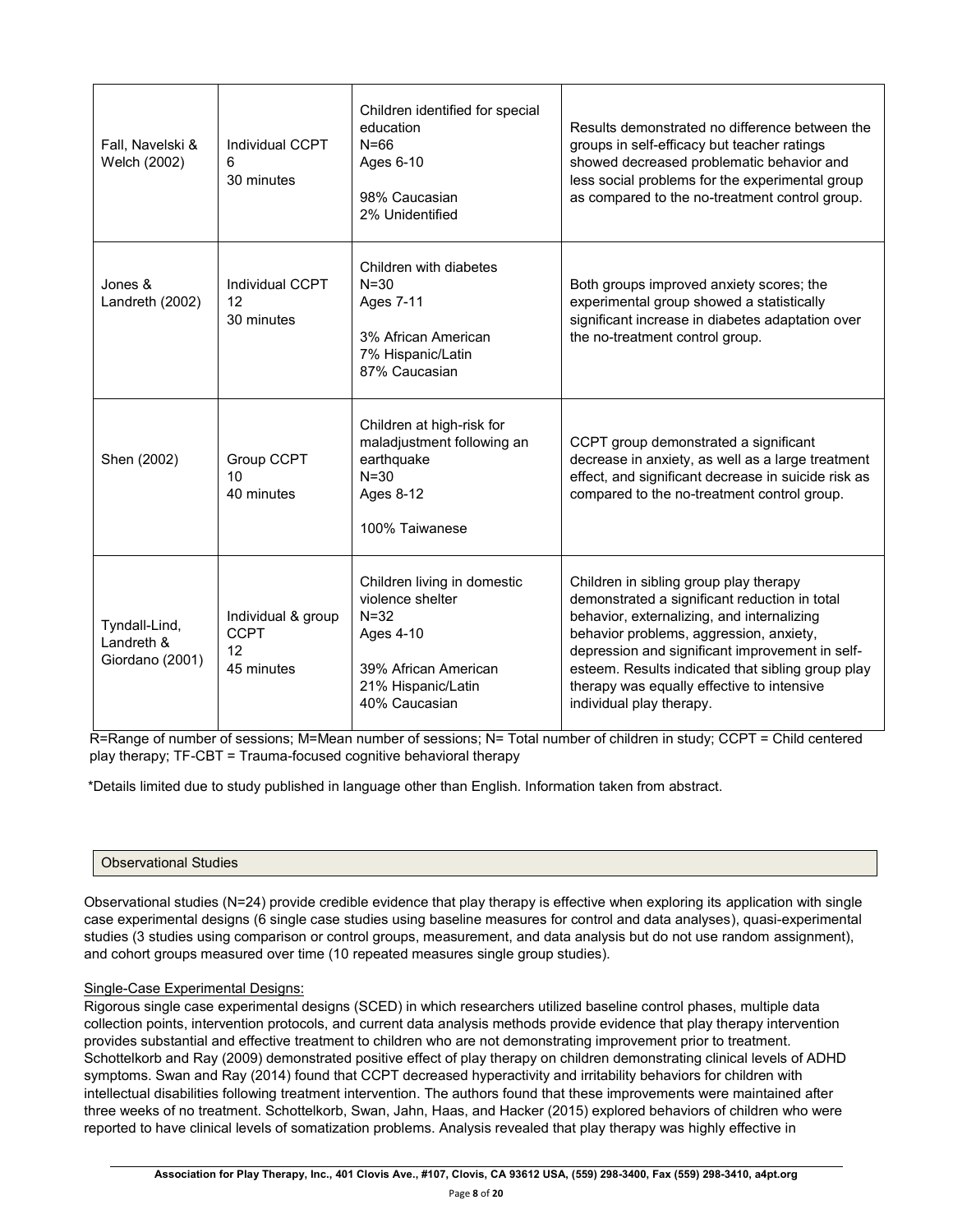decreasing somatization problems and improving classroom behaviors. For children who were diagnosed with autism, Ware Balch and Ray (2015) found play therapy improved their social-emotional competencies while Garofano-Brown (2010) found young children with developmental delays who participated in short-term play therapy demonstrated improved developmentally appropriate behaviors and increased developmental age. Finally, Swank, Shin, Cabrita, Cheung, & Rivers (2015) modified CCPT for a nature-based intervention and found that three of four participants demonstrated substantial improvement in behavioral problems during intervention phases. In exploration of the effectiveness of Adlerian play therapy, Meany-Walen & Teeling (2016) reported children who participated in play therapy demonstrated improved on-task behaviors at an effective or highly effective level.

#### Quasi-Experimental Designs:

Quasi-experimental designs that employed comparison and control groups, as well as pre and post measures, also provided credible evidence for the use of play therapy. Three of four quasi-experimental designs focused on the exploration of play therapy with children identified as aggressive. Momeni and Kahrizi (2015) found that preschoolers who completed 10 sessions of sand play therapy demonstrated significant decreases in aggressive behaviors. They also found that these lower levels of aggression were maintained for two months post-treatment. Ray, Blanco, Sullivan, and Holliman (2009) found that CCPT showed a moderate decrease in aggressive behaviors over a control group. Schumann (2010) found that participation in either CCPT or evidence-based guidance curriculum resulted in significant decreases in aggressive behavior, externalizing problems, and internalizing problems. Finally, Kollbrunner and Seifert (2013) explored the use of play therapy with parent consultations in the reduction of voice disorders in children. After 3 to 5 play therapy sessions, children in the play therapy group showed less hoarseness, less physical tension, and more willingness to speak while their mothers demonstrated less need to talk, persuade the child out of his or her wishes, and less shouting to the child at home.

#### Single Group Designs:

Using a repeated measures cohort group design, 10 studies contributed evidence to the effectiveness of play therapy. Muro, Ray, Schottelkorb, Smith, and Blanco (2006) demonstrated significant improvement in total problem behaviors and ADHD characteristics following CCPT for children in a school setting. Tsai and Ray (2011) found that individual and group CCPT in a counseling clinic setting resulted in significant improvement on externalizing, internalizing, and total problem behaviors. They also found that children with higher levels of internalizing and externalizing benefited more from CCPT than children with lower problem levels. Bayat (2008) also found that children in CCPT demonstrated a significant reduction in internalizing problems. Ray (2008) demonstrated the wide-reaching effects that CCPT can have on a variety of presenting concerns for 202 children who were referred to a counseling clinic, including externalizing problems, combined externalizing/internalizing problems, and non-clinical problems. Results from Ray (2008) indicated that the benefits from CCPT increase with the number of sessions, reaching statistical significance at 11-18 sessions.

In exploring the use of play therapy with children who have experienced trauma or traumatic events, several studies have demonstrated the impact of play therapy. Mahmoudi-Gharaei, Bina, Yasami, Emami, and Naderi (2006) explored the use group play therapy with children who had experienced the loss of a family member in an earthquake. Their study demonstrated a significant reduction in trauma-related symptoms and behavioral problems following group play therapy. Results from a study with children referred for possible sexual abuse found an increased sense of competency over the course of CCPT (Scott, Burlingame, Starling, Porter, & Lilly, 2003). In working with children who were homeless, Baggerly (2004) demonstrated that children who participated in CCPT had significant improvements in self-concept, competence, negative mood, and negative self-esteem related to depression and anxiety. Additionally, Baggerly and Jenkins (2009) found that children who were homeless and who participated in CCPT were found to have statistically significant improvement on the developmental strand of internalization of controls and diagnostic profile of self-limiting features.

CCPT seems to have a positive influence on parent-child and teacher-child relationships. Muro et al. (2006) demonstrated that CCPT significantly improved teacher child relationship stress. Dougherty and Ray (2007) used CCPT with children whose presenting concerns were behavioral problems. The study found that children demonstrated statistically significant decreases in parent-child relationship stress with strong practical effects.

Researchers in India demonstrated the effectiveness of CCPT with children diagnosed with somatoform disorders (Dutta & Mehta, 2006). Results from their study indicated that CCPT significantly decreased symptom severity and problem behaviors, with increases in global functioning. Blanco, Ray, and Holliman (2012) found that children who had engaged in CCPT demonstrated statistically significant improvement on academic achievement.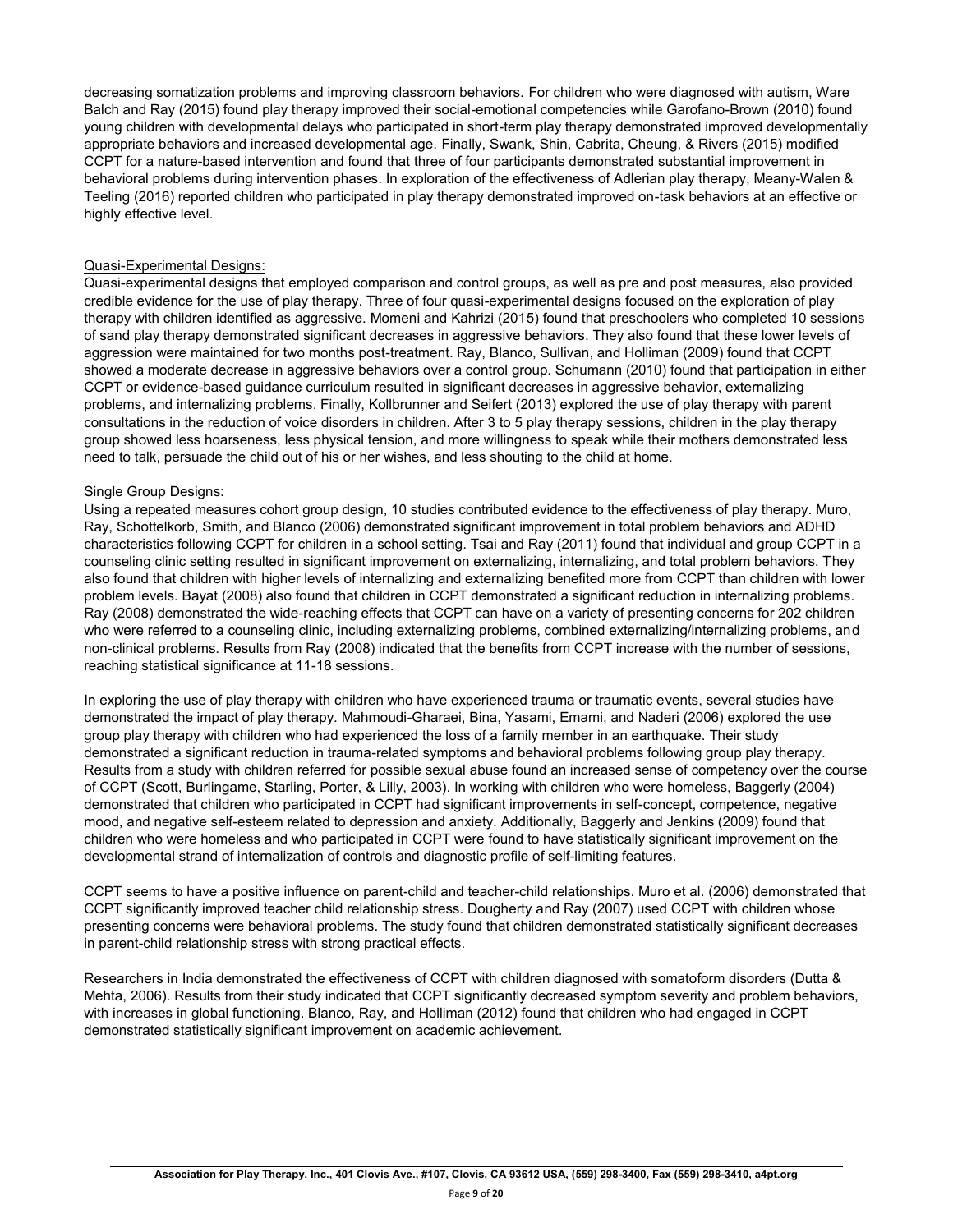## **Observational Study Descriptions**

| <b>Authors</b>                                                 | Type, #, &<br><b>Session Length</b>                                             | <b>Design</b>                                                 | <b>Sample Description</b>                                                                                                                                    | <b>Findings</b>                                                                                                                                                                                                                  |
|----------------------------------------------------------------|---------------------------------------------------------------------------------|---------------------------------------------------------------|--------------------------------------------------------------------------------------------------------------------------------------------------------------|----------------------------------------------------------------------------------------------------------------------------------------------------------------------------------------------------------------------------------|
| Meany-Walen &<br>Teeling (2016)                                | Group & individual<br>Adlerian PT<br>$R = 10 - 12$<br>30/individual<br>45/group | <b>SCED</b>                                                   | Children who scored<br>clinically on off-task<br>behaviors and reported to<br>have poor social skills<br>$N=3$<br>Age 1 <sup>st</sup> -2 <sup>nd</sup> grade | All 3 participants demonstrated<br>improvement in on-task<br>behaviors at an effective or<br>highly effective level.                                                                                                             |
| Schottelkorb,<br>Swan, Jahn,<br>Haas, & Hacker<br>(2015)       | <b>Individual CCPT</b><br>14<br>30 minutes                                      | <b>SCED</b>                                                   | Children who scored<br>clinically on somatization<br>symptoms<br>$N=2$<br>Age 4<br>2 Caucasian                                                               | Both children demonstrated<br>decreased somatization and<br>classroom behavior problems.<br>Analysis of data revealed<br>treatment as highly effective.                                                                          |
| Ware Balch &<br>Ray (2015)                                     | <b>Individual CCPT</b><br>$R = 12 - 22$<br>30 minutes                           | <b>SCED</b>                                                   | Children diagnosed with<br>Autism Spectrum<br><b>Disorder</b><br>$N=5$<br>Ages 6-9<br>1 African American<br>1 Hispanic/Latin<br>3 Caucasian                  | All participants demonstrated<br>improvement in social<br>competence. Three of 5<br>participants demonstrated<br>improvement in self-regulation<br>and empathy with largest gains<br>in empathy.                                 |
| Swank, Shin,<br>Cabrita, Cheung,<br>& Rivers (2015)            | Nature-based<br><b>Individual CCPT</b><br>14<br>30 minutes                      | <b>SCED</b>                                                   | Children with behavioral<br>problems as identified by<br>teacher<br>$N=4$<br>Ages 6-8<br>4 African American                                                  | Two of four participants<br>demonstrated improvement in<br>behavioral concerns and<br>maintained behavior during post-<br>intervention phase while one<br>participant demonstrated<br>improvement late in intervention<br>phase. |
| Momeni, K., &<br>Kahrizi, S.<br>$(2015)^*$                     | Sand play therapy<br>10<br>45 minutes                                           | Quasi-<br>experimental<br>pre/post<br>control group<br>design | Children in preschool<br>demonstrating aggressive<br>behaviors<br>$N = 54$<br>100% from Iran                                                                 | Children demonstrated<br>statistically significant decreases<br>in aggressive behaviors. Results<br>indicated that results were<br>maintained for two months post-<br>treatment.                                                 |
| Meany-Walen,<br>Bullis, Kottman,<br>& Dillman Taylor<br>(2015) | Group Adlerian PT<br>6<br>45 minutes                                            | <b>SCED</b>                                                   | Children with clinical<br>externalizing behavior<br>problems<br>$N=3$<br>Ages 6<br>2 Caucasian                                                               | Two participants demonstrated<br>highly effective improvement in<br>on-task behavior during<br>treatment but questionable to no-<br>improvement at follow-up. Data<br>not reported for one participant.                          |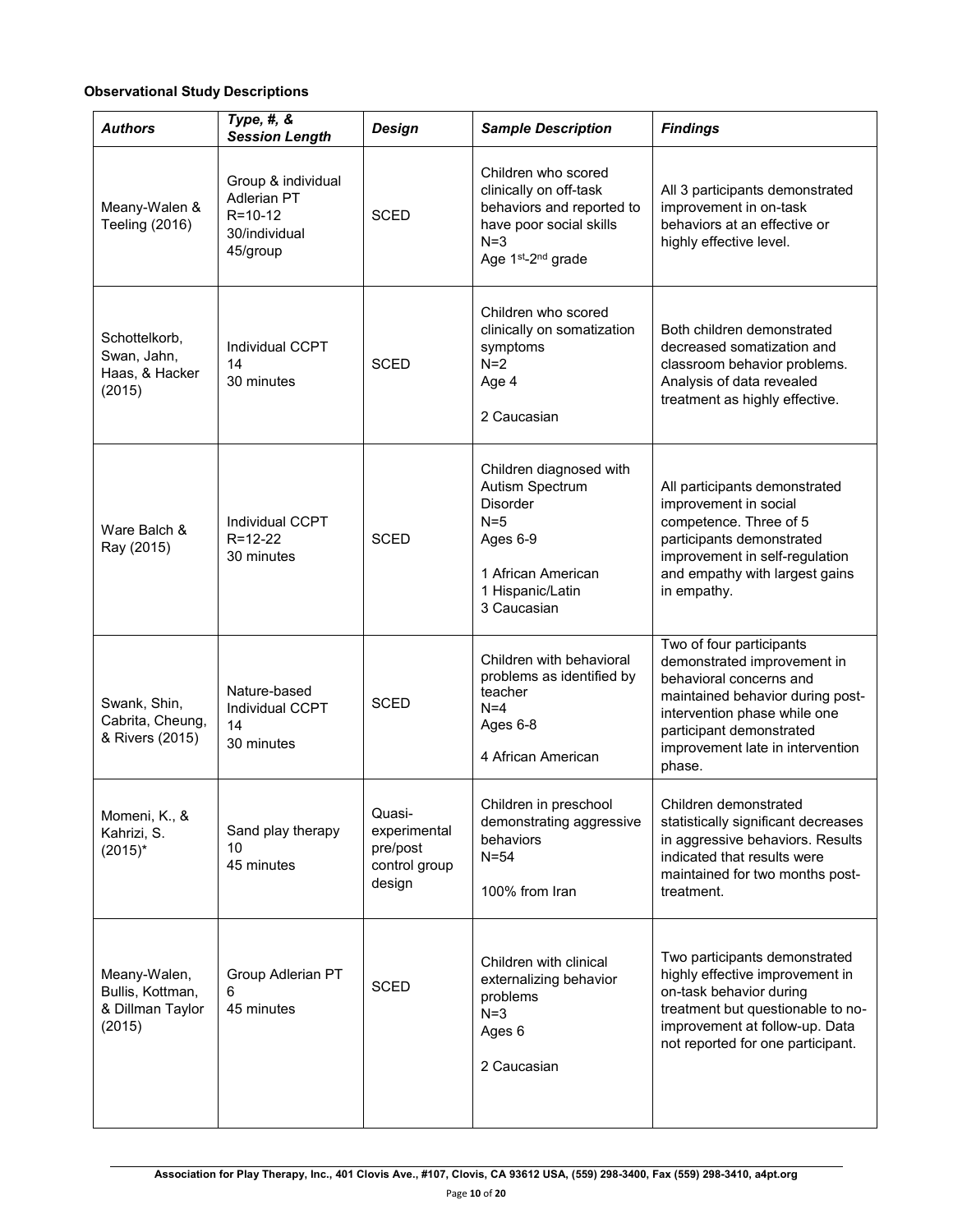| Meany-Walen,<br>Kottman, Bullis,<br>& Dillman Taylor<br>(2015) | Individual Adlerian<br><b>PT</b><br>$R = 15 - 17$<br>30 minutes         | <b>SCED</b>                                                                    | Children with clinical<br>externalizing or total<br>behavioral problems<br>$N=3$<br>Ages 6                                         | Of 3 participants, one<br>demonstrated a decrease in total<br>problems at a very effective level<br>and increase on on-task<br>behaviors at an effective level<br>during treatment and very<br>effective following treatment.<br>Analysis of two participants<br>demonstrated no effectiveness<br>during intervention and high<br>effectiveness at follow-up on total<br>problems and no effectiveness to<br>questionable effectiveness on<br>on-task behaviors during<br>intervention and follow-up. |
|----------------------------------------------------------------|-------------------------------------------------------------------------|--------------------------------------------------------------------------------|------------------------------------------------------------------------------------------------------------------------------------|-------------------------------------------------------------------------------------------------------------------------------------------------------------------------------------------------------------------------------------------------------------------------------------------------------------------------------------------------------------------------------------------------------------------------------------------------------------------------------------------------------|
| Swan & Ray<br>(2014)                                           | Individual CCPT<br>15<br>30 minutes                                     | <b>SCED</b>                                                                    | Children with intellectual<br>disabilities<br>$N=2$<br>Ages 6-7<br>1 Hispanic/Latin<br>1 Caucasian                                 | Results indicated that CCPT<br>decreased hyperactivity and<br>irritability behaviors following<br>treatment intervention. For both<br>participants, improvements in<br>behaviors were maintained.                                                                                                                                                                                                                                                                                                     |
| Kollbrunner &<br>Seifert (2013)                                | Individual CCPT<br>with parent<br>consultation<br>$R = 3 - 5$<br>1 hour | Quasi-<br>experimental<br>pre/post<br>comparison<br>group design               | Children diagnosed with<br>nonorganic voice<br>disorders (hoarseness)<br>$N = 69$<br>$M=8.2$ yrs<br>100% from Switzerland          | All comparison groups resulted in<br>reduction in hoarseness.<br>Children in play therapy<br>demonstrated reduction in<br>unease regarding voice disorder,<br>reduction in physical tension, and<br>increase in liveliness in child's<br>speech. Mothers of children in<br>play therapy reduced how much<br>they spoke, talking child out of<br>his/her wishes, and shouting<br>over distance at home.                                                                                                |
| Blanco, Ray, &<br>Holliman (2012)                              | Individual CCPT<br>26<br>30 minutes                                     | Repeated<br>measures<br>single group<br>Follow-up to<br>Blanco & Ray<br>(2011) | Academically at-risk<br>$N=18$<br>1 <sup>st</sup> grade<br>11% African American<br>39% Hispanic/Latin<br>44% Caucasian<br>6% Other | Children demonstrated<br>statistically significant<br>improvement on academic<br>achievement composite over the<br>full duration of the study.                                                                                                                                                                                                                                                                                                                                                        |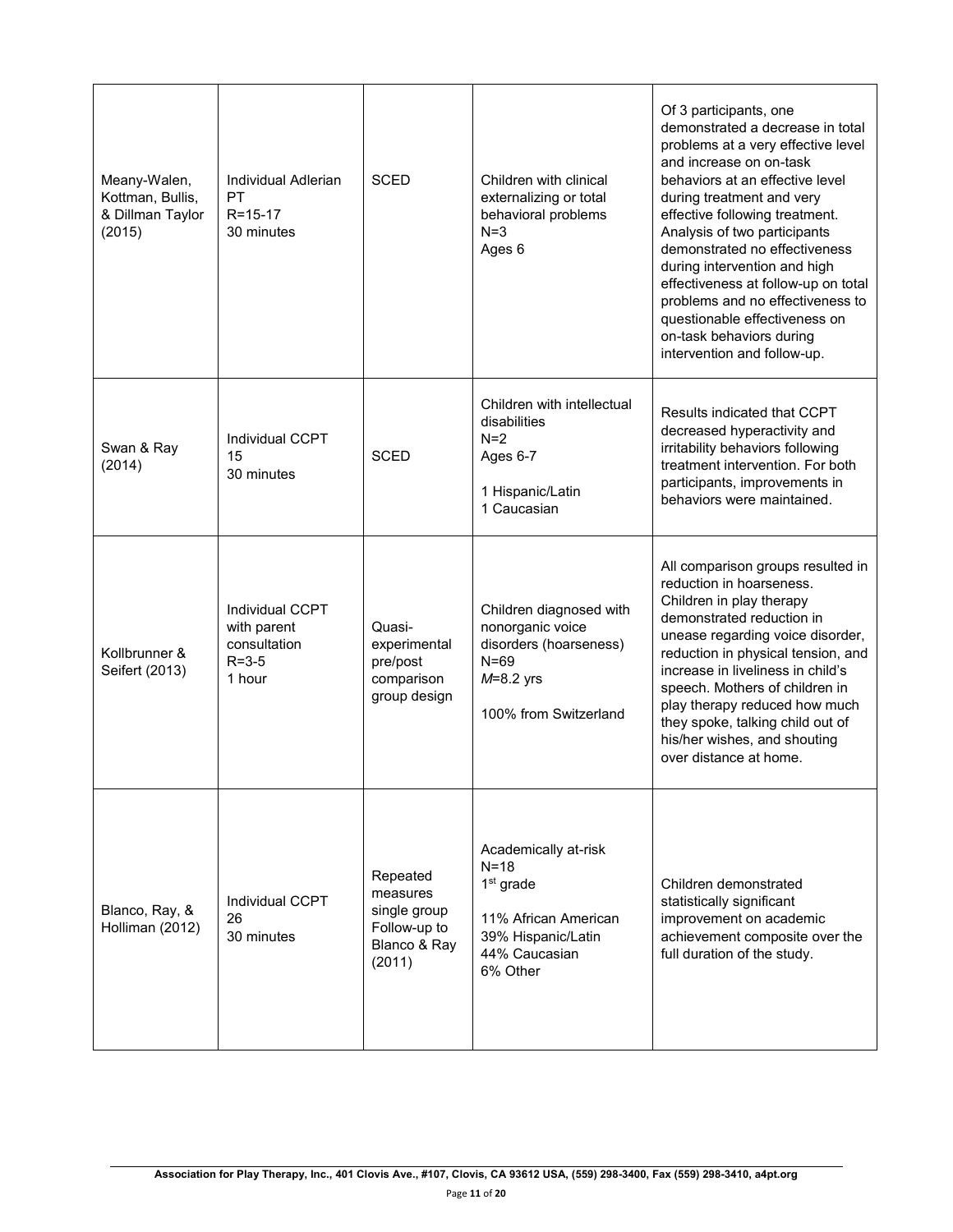| Tsai & Ray<br>(2011)                         | Individual & group<br><b>CCPT</b><br>$M = 28$<br>40-45 minutes | Repeated<br>measures<br>single group                          | Children referred to clinic<br>for emotional and<br>behavioral problems<br>$N=82$<br>Ages 3-10<br>4% African American 10%<br>Hispanic/Latin<br>68% Caucasian<br>18% Other | Results indicated statistically<br>significant improvement on<br>externalizing, internalizing and<br>total behavioral problems<br>following participation in CCPT.<br>Higher levels of internalizing and<br>externalizing problem behaviors<br>yielded greater gains from<br>CCPT.<br>Termination and family<br>relationship concerns variables<br>were also found to be strong<br>contributors to predicting greater<br>improvement. |
|----------------------------------------------|----------------------------------------------------------------|---------------------------------------------------------------|---------------------------------------------------------------------------------------------------------------------------------------------------------------------------|---------------------------------------------------------------------------------------------------------------------------------------------------------------------------------------------------------------------------------------------------------------------------------------------------------------------------------------------------------------------------------------------------------------------------------------|
| Garofano-Brown<br>(2010)                     | Individual CCPT<br>8<br>45 minutes                             | <b>SCED</b>                                                   | Children with<br>developmental delays<br>$N=3$<br>Ages 3-5<br>3 Caucasian                                                                                                 | Children increased in measured<br>developmental age, reduced<br>problematic behaviors related to<br>developmental delays, and<br>increased developmentally<br>appropriate behaviors.                                                                                                                                                                                                                                                  |
| Schumann<br>(2010)                           | Individual CCPT<br>$R = 12 - 15$<br>30 minutes                 | Quasi-<br>experimental<br>pre/post<br>comparison<br>group     | Children demonstrating<br>aggressive behaviors<br>$N = 37$<br>Ages 5-12<br>24% African American<br>38% Hispanic/Latin<br>38% Caucasian                                    | Participation in either CCPT or<br>evidence based guidance<br>curriculum both resulted in<br>significant decreases in<br>aggressive behavior,<br>internalizing problems, and<br>externalizing problems.                                                                                                                                                                                                                               |
| Baggerly &<br>Jenkins (2009)                 | Individual CCPT<br>$R = 11 - 25$<br>45 minutes                 | Repeated<br>measures<br>single group                          | Children who were<br>homeless<br>$N = 36$<br>Ages 5-12<br>No ethnic data reported                                                                                         | Children demonstrated<br>statistically significant<br>improvement on the<br>developmental strand of<br>internalization of controls and<br>diagnostic profile of self-limiting<br>features.                                                                                                                                                                                                                                            |
| Ray, Blanco,<br>Sullivan,<br>Holliman (2009) | Individual CCPT<br>14<br>30 minutes                            | Quasi-<br>experimental<br>pre/post<br>control group<br>design | Children demonstrating<br>aggressive behaviors<br>$N=41$<br>Ages 4-11<br>12% African American<br>45% Hispanic/Latin<br>40% Caucasian<br>3% Other                          | Children in CCPT showed a<br>moderate decrease in aggressive<br>behaviors over children in the<br>control group according to<br>teacher and parent report. Post<br>hoc analysis revealed that<br>children assigned to CCPT<br>decreased aggressive behaviors<br>statistically significantly and<br>children assigned to control<br>group demonstrated no<br>statistically significant difference.                                     |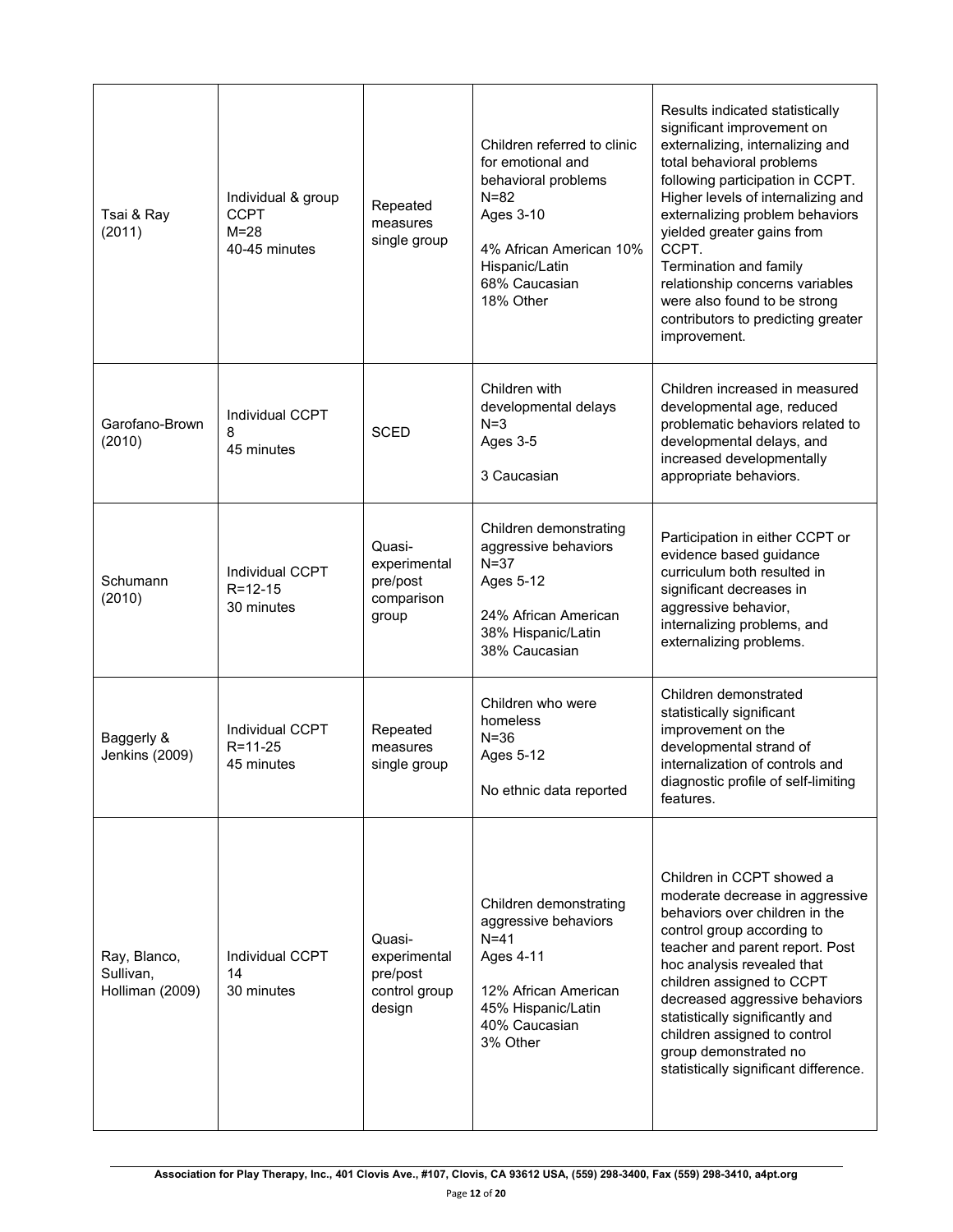| Schottelkorb &<br>Ray (2009)                            | <b>Individual CCPT</b><br>$R = 14 - 24$<br>30 minutes     | <b>SCED</b>                                      | Children identified with<br>clinical levels of ADHD<br>symptoms<br>$N=4$<br>Ages 5-10<br>2 Caucasian<br>2 Hispanic/Latin                                       | Two children demonstrated<br>increased on-task classroom<br>behavior with analysis revealing<br>intervention in the effective to<br>highly effective range. Two<br>children demonstrated<br>questionable improvement with<br>on-task behavior.                                                                                                                  |
|---------------------------------------------------------|-----------------------------------------------------------|--------------------------------------------------|----------------------------------------------------------------------------------------------------------------------------------------------------------------|-----------------------------------------------------------------------------------------------------------------------------------------------------------------------------------------------------------------------------------------------------------------------------------------------------------------------------------------------------------------|
| Bayat (2008)*                                           | Nondirective play<br>therapy<br>16                        | Repeated<br>measures<br>single group             | Preschoolers scoring high<br>on behavioral problems<br>measure<br>No ethnic data reported                                                                      | Results indicated a significant<br>reduction of internalizing<br>problems.                                                                                                                                                                                                                                                                                      |
| Ray, D (2008)                                           | <b>Individual CCPT</b><br>$R = 1 - 19 +$<br>40-50 minutes | Archival<br>repeated<br>measures<br>single group | Children referred for<br>emotional and behavioral<br>problems<br>$N = 202$<br>Ages 2-13<br>.5% African American<br>5% Hispanic/Latin<br>79% Caucasian          | CCPT demonstrated statistically<br>significant effects for<br>externalizing problems,<br>combined<br>externalizing/internalizing<br>problems, and non-clinical<br>problems. Results also indicated<br>that CCPT effects increased with<br>number of sessions specifically<br>reaching statistical significance<br>at 11-18 sessions with large<br>effect sizes. |
| Dougherty & Ray<br>(2007)                               | <b>Individual CCPT</b><br>$R = 19 - 23$<br>40-50 minutes  | Archival<br>repeated<br>measures<br>within group | Children referred to<br>counseling for behavioral<br>problems<br>$N=24$<br>Ages 3-8<br>4% African American<br>92% Caucasian<br>4% Other                        | Children demonstrated<br>statistically significant decreases<br>in parent-child relationship stress<br>with strong practical effects.<br>Children in the concrete<br>operations group experienced<br>more change as a result of<br>intervention than did children in<br>the preoperational group.                                                               |
| Dutta & Mehta<br>(2006)                                 | Individual CCPT<br>15                                     | Repeated<br>measures<br>single group             | Children diagnosed with<br>somatoform disorder<br>$N = 15$<br>Ages 5-11<br>100% Indian                                                                         | Children demonstrated<br>statistically significant<br>improvement in global<br>functioning, symptom severity,<br>and problem behavior.<br>Qualitative data indicated that<br>participants also showed<br>increases in social competency.                                                                                                                        |
| Muro, Ray,<br>Schottelkorb,<br>Smith & Blanco<br>(2006) | Individual CCPT<br>32<br>30 minutes                       | Repeated<br>measures<br>single group             | Children with behavioral<br>and emotional difficulties<br>$N = 23$<br>Ages 4-11<br>13% African American<br>52% Hispanic/Latin<br>22% Caucasian<br>13% Biracial | Ratings over three points of<br>measure indicated statistically<br>significant improvement on total<br>behavioral problems, teacher<br>child relationship stress, and<br>ADHD characteristics.                                                                                                                                                                  |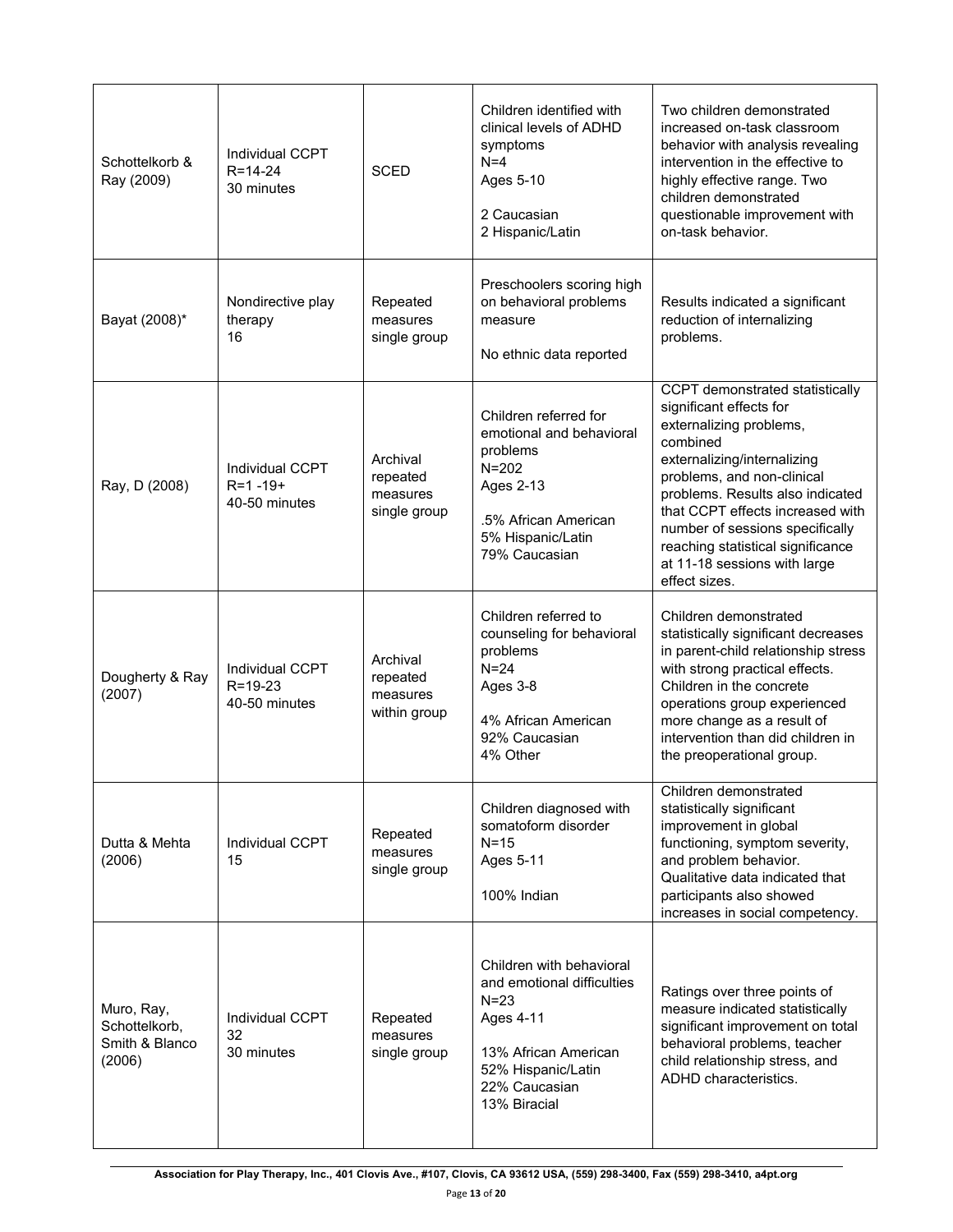| Baggerly (2004)                                             | Group CCPT<br>$R = 9 - 12$<br>20 minutes | Repeated<br>measures<br>single group | Children living in<br>homeless shelter<br>N=42<br>Ages 5-11<br>71% African American<br>12% Hispanic/Latin<br>17% Caucasian | Results revealed significant<br>improvement in self-concept,<br>competence, negative mood and<br>negative self-esteem related to<br>depression and anxiety. |
|-------------------------------------------------------------|------------------------------------------|--------------------------------------|----------------------------------------------------------------------------------------------------------------------------|-------------------------------------------------------------------------------------------------------------------------------------------------------------|
| Scott.<br>Burlingame,<br>Starling, Porter &<br>Lilly (2003) | Individual CCPT<br>$R = 7 - 13$          | Repeated<br>measures<br>single group | Children referred for<br>possible sexual abuse<br>N=26<br>Ages 3-9<br>96% Caucasian<br>4% Native American                  | Results indicated increased<br>sense of competency over<br>course of therapy.                                                                               |

R=Range of number of sessions; M=Mean number of sessions; N= Total number of children in study; SCED = Single Case Experimental Design; CCPT=Child centered play therapy.

\*Details limited due to study published in language other than English. Information taken from abstract.

#### Case Reports and Qualitative Studies

Qualitative and case studies (N=20) support the use of play therapy with children with varying presenting concerns, including disrupted attachment, highly disruptive behavior, negative home environments, loss and bereavement, past trauma, PTSD, psychosis, autism, emotional disorders, aggression, and developmental delays. These case studies suggest numerous benefits of play therapy, including increased resiliency, mastery, competence, self-concept, selfesteem, and self-regulation. Although case reports and qualitative studies are found at the bottom of the evidencebased research pyramid, they are essential in identifying factors that may come to be the focus of investigations of future RCTs and Observational studies as well as to provide evidence of effectiveness though the thorough exploration of play therapy process and its outcomes.

Madsen Clausen, Ruff, Von Wiederhold, and Heineman (2012) followed the treatment of 20 foster children who received mostly psychoanalytic or psychodynamic play therapy and participated in over three years of treatment. Through interviewing the therapists, researchers found children made significant improvements in peer relationship issues, anxiety, sleep difficulties, dissociation, aggression/violence, depression, and problems in school functioning. Green and Christensen (2006) conducted a grounded theory qualitative study to explore the perceptions of seven children who participated in play therapy in the school setting. Six of the seven participants were female, five participants were Caucasian, and two were African American. Salient themes derived from analysis indicated that children valued the therapeutic relationship, ability to express themselves fully, and the activity of play. Children reported that they made better choices, experienced less anxiety, changed their thoughts, felt more confident, and experienced increased empathy as a result of play therapy.

Multiple case studies in play therapy literature lend evidence and explanation of play therapy impact and process. Cochran, Cochran, Fuss, and Nordling (2010) reported that CCPT was an effective treatment for a seven-year-old boy that was exhibiting highly disruptive behavior at school. The child improved in his self-concept, decreased negative self-talk, and increased self-esteem. Cochran, Cochran, Nordling, McAdam, and Miller (2010) suggested the use of CCPT with Hispanic children exhibiting highly disruptive behavior facilitates improvement in social problems, aggressive behaviors, and attention problems, and increases in self-expression and self-direction. Cochran, Cochran, Cholette, and Nordling (2011) also found support for the use of CCPT for highly disruptive behavior, describing how limit setting within the therapeutic relationship was able to facilitate changes in two boy's self-concepts, self-regulation, and externalizing behaviors. Snow, Hudspeth, Gore, and Seale (2007) describe two cases of the use of play therapy with young boys to treat aggressive, externalizing behaviors. The boys were 3 and 6 years old. After treatment, both children showed significant decreases in problematic behavior reported on the Child Behavior Checklist (CBCL).

Anderson and Gedo (2013) found that a 39-month old African American male with disrupted attachment and an insecure attachment style benefited from individual play therapy. The child improved self-regulation and coping skills while decreasing externalizing problem behaviors.

Robson (2008) suggests that in some situations, CCPT is an appropriate intervention for children who have experienced loss. The author suggests that when families can provide support for children, then play therapy might not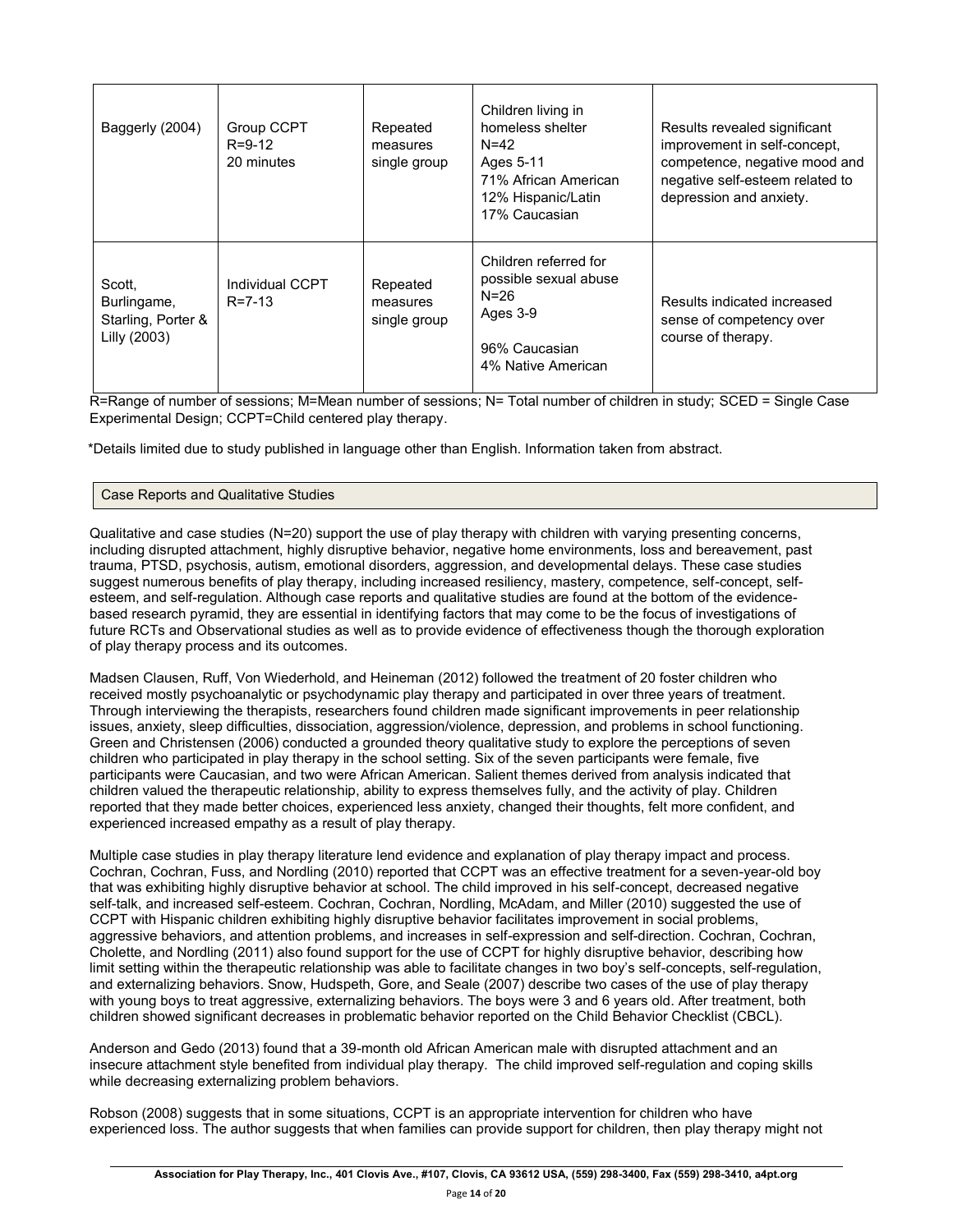be warranted. In the case report highlighted in Robson (2008), a nine-year-old boy who had experienced the loss of his older brother felt unable to talk to his mother about his loss out of fear that he would upset his mother. The author suggested that the therapeutic relationship offered the child a safe place in which to process his feelings of loss and to make meaning of his experience. Pass (2014) also described how symbolic play within the therapeutic relationship helped a four-year-old process his feelings of loss.

Campbell and Knoetze (2010) described how symbolic play, along with the therapeutic relationship formed between the play therapist and the client, facilitated a six-year-old boy in processing his experiences related to his unpredictable and frightening home environment. The child also increased his awareness of his own resiliency, mastery, and competence.

Dugan, Snow, and Crowe (2010) described the use of non-directive play therapy with two children, one four-year-old Caucasian boy and one nine-year-old boy whose ethnicity was not reported, who exhibited symptoms of PTSD following hurricane Katrina. Both boys showed improvement in feelings of safety and control following non-directive play therapy intervention.

Green, Fazio-Griffith, and Parson (2015) found support for the use of integrative play therapy for the treatment of children with psychosis. The authors suggest that the use of a multimodal approach, incorporating child-centered and cognitive-behavioral play therapy techniques, as well as school-based programs, facilitates decreases in "distressing thoughts, feelings, and behaviors" (Green et al., 2015, p. 13).

Josefi and Ryan (2009) found that a six-year-old boy with severe autism benefited from 16 sessions of non-directive play therapy. Improvements were seen in the child's ability to engage in pretend play, increased autonomy and independence, as well as increased levels of empathy. Additionally, Parker and O'Brien (2011) found that play therapy, particularly sand play, was an effective treatment in the school setting for a seven-year-old boy on the Autism spectrum. Swan and Schottelkorb (2014) reported a detailed case study involving a Latino boy with an intellectual disability. In exploring the interplay between therapist and child contact during session, the researchers found substantial decreases in hyperactivity and irritability matched to increased relationship contact. Reddy and Hirisave (2014) used CCPT with a six-year-old Indian girl who was diagnosed with an emotional disorder. The child was able to work through her feelings of abandonment and anxiety and showed improvement in her emotional expression.

Taylor and Bratton (2014) illustrated the use of Adlerian play therapy (AdPT) with a four-year-old boy experiencing bereavement after the loss of his mother. Within a developmental context, the authors showed that AdPT helped the child increase his feelings of belonging.

Bowers (2009) suggests that the relationship developed in nondirective play therapy between a child and a play therapist facilitates "an environment of safety, creativity, and privacy" (p. 176). The author believed that this safe environment allows children to self-actualize and discover who they are in this world.

Baggerly and Parker (2006) conducted child-centered group play therapy with 22 African American males, aged 5-10, in a school setting. They found that this format respects and integrates the African worldview and provides an environment in which the boys could build their self-confidence and integrate their cultural identity. Salter, Beamish, and Davies (2016) provided evidence from a case study of three children diagnosed with autism indicating that CCPT was effective in several areas of social and emotional functioning.

## Limitations

Research literature in play therapy dates back to the 1940s. Because of the large volume of play therapy research that has been conducted in the last 80 years, the current review limited its review to research published since 2000. Time-limited review ensures the rigor and relevancy of play therapy literature according to current standards; however, hundreds of studies on play therapy have been conducted since its inception that are not included in this review. Additionally, this review was limited to research that involved the direct application of play therapy to children. Approaches to play therapy that involve parents, caretakers, or other adults were not reviewed due to the volume of research supporting those interventions.

#### Implementation

Thorough review (meta-analyses and systematic review), rigorous controlled research designs (RCT), quantitative and experimental explorations (SCED, quasi-experimental, and cohort), and qualitative studies support the use of CCPT with children ages 3 to 13 years old. Research signifies that play therapy is an effective intervention for children who present with externalizing and internalizing problems, self-concept issues, reactions to traumatic events and complexities, developmental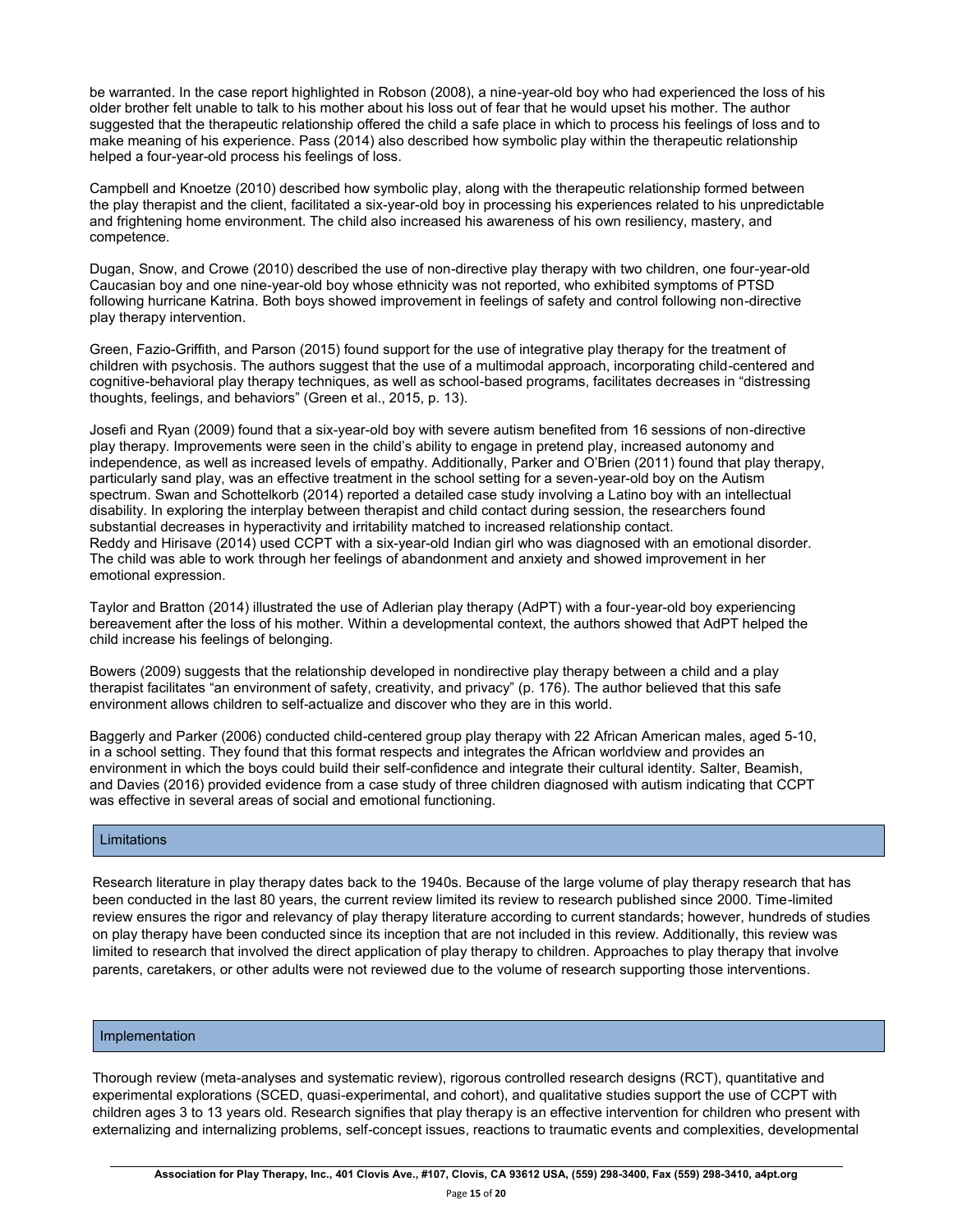delays, social-emotional challenges, and relationship difficulties. Research studies thematically support the use of play as the primary communication tool for young children. Of most importance, research supports the implementation of play therapy by well-trained and knowledgeable play therapists that have been educated and supervised in the practice of play therapy.

#### **References**

- Anderson, S. M., & Gedo, P. M. (2013). Relational trauma: Using play therapy to treat a disrupted attachment. *Bulletin of the Menninger Clinic, 77*(3), 250-268.
- Baggerly, J. (2004). The effects of child-centered group play therapy on self-concept, depression, and anxiety of children who are homeless. *International Journal of Play Therapy, 13*, 31-baya51.
- Baggerly, J., & Jenkins, W. (2009). The effectiveness of child-centered play therapy on developmental and diagnostic factors in children who are homeless. *International Journal of Play Therapy, 18*, 45-55.
- Baggerly, J., & Parker, M. (2005). Child-centered group play therapy with African American boys at the elementary school level. *Journal of Counseling and Development, 83*, 387-396.
- Bayat, M. (2008). Nondirective play-therapy for children with internalized problems. *Journal of Iranian Psychologists, 4.*
- Blanco, P., Muro, J., Holliman, R., Stickley, V., & Carter, K. (2015). Effect of child-centered play therapy on performance anxiety and academic achievement. *Journal of Child and Adolescent Counseling, 1*, 66-80.
- Blanco, P., & Ray, D. (2011). Play therapy in the schools: A best practice for improving academic achievement. *Journal of Counseling and Development, 89,* 235-242.
- Blanco, P., Ray, D., & Holliman, R. (2012). Long-term child centered play therapy and academic achievement of children: A follow-up study. *International Journal of Play Therapy, 21*, 1-13.
- Bowers, N. R. (2009). A naturalistic study of the early relationship development process of nondirective play therapy. *International Journal of Play Therapy, 18*(3), 176-189.
- Bratton, S., Ceballos, P., Sheely-Moore, A., Meany-Walen, K., Pronchenko, Y., & Jones, L. (2013). Head start early mental health intervention: Effects of child-centered play therapy on disruptive behaviors. *International Journal of Play Therapy, 22*, 28-42.
- Bratton, S., Ray, D., Rhine, T., & Jones, L. (2005). The efficacy of play therapy with children: A meta-analytic review of treatment outcomes. *Professional Psychology: Research and Practice, 36,* 376-390*.*
- Cheng, Y., & Ray, D. (2016). Child-centered group play therapy: Impact on social-emotional assets of Kindergarten children. *Journal for Specialists in Group Work*.
- Cheng, W., & Tsai, M. (2014). The effect of play therapy on socially withdrawn children's behaviors and self-concept. *Bulletin of Educational Psychology, 46*(2), 165-185.
- Cochran, J. L., Cochran, N. H., Cholette, A., & Nordling, W. J. (2011). Limits and relationship in child-centered play therapy: Two case studies. *International Journal of Play Therapy, 20*(4), 236-251.
- Cochran, J. L., Cochran, N. H., Fuss, A., & Nordling, W. J. (2010a). Outcomes and stages of child-centered play therapy for a child with highly disruptive behavior driven by self-concept issues. *Journal of Humanistic Counseling, Education and Development, 49*, 231-246.
- Cochran, J. L., Cochran, N. H., Nordling, W. J., McAdam, A., & Miller, D. T. (2010b). Two case studies of child-centered play therapy for children referred with highly disruptive behavior. *International Journal of Play Therapy, 19*(3), 130- 143.
- Danger, S., & Landreth, G. (2005). Child-centered group play therapy with children with speech difficulties. *International Journal of Play Therapy, 14*, 81-102.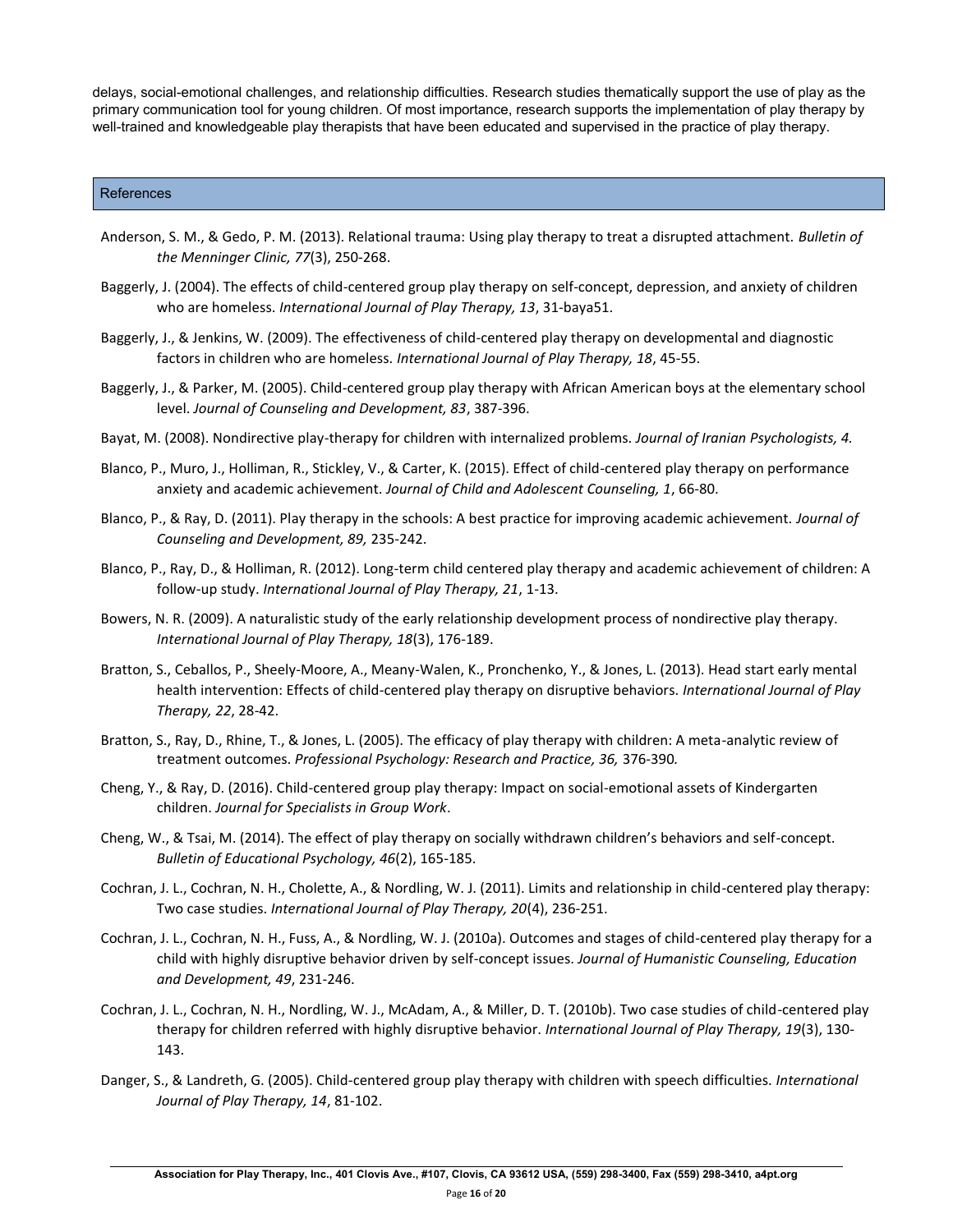- Dougherty, J., & Ray, D. (2007). Differential impact of play therapy on developmental levels of children. *International Journal of Play Therapy, 16*, 2-19.
- Dugan, E. M., Snow, M. S., & Crowe, S. R. (2010). Working with children affected by hurricane Katrina: Two case studies in play therapy. *Child and Adolescent Mental Health, 15*(1), 52-55.
- Dutta, R., & Mehta, M. (2006). Child-centered play therapy in management of somatoform disorders. *Journal of Indian Association for Child and Adolescent Mental Health, 2*(3), 85-88.
- Fall, M., Navelski, L., & Welch, K. (2002). Outcomes of a play intervention for children identified for special education services. *International Journal of Play Therapy, 11*, 91-106.
- Farahzadi, M., Bahramabadi, M., & Mohammadifar, M. (2011). Effectiveness of Gestalt play therapy in decreasing social phobia. *Journal of Iranian Psychologists, 7,* 387-395.
- Flahive, M., & Ray, D. (2007)*.* Effect of group sandtray therapy with preadolescents in a school setting. *Journal for Specialists in Group Work*, *32*, 362-382.
- Garofano-Brown, A. (2010). Child centered play therapy and child development: A single-case analysis. In J. Baggerly, D. Ray, & S. Bratton's (Eds.), *Child-centered play therapy research: The evidence base for effective practice* (pp.231- 248). Hoboken, NJ: Wiley.
- Garza, Y., & Bratton, S. (2005). School-based child centered play therapy with Hispanic children: Outcomes and cultural considerations. *International Journal of Play Therapy, 14*, 51-80.
- Green, E., J., & Christensen, T. M. (2006). Elementary school children's perceptions of play therapy in school settings. *International Journal of Play Therapy, 15*(1), 65-85.
- Green, E. J., Fazio-Griffith, L., & Parson, J. (2015). Treating children with psychosis: An integrative play therapy approach. *International Journal of Play Therapy*, *24*(3), 162-176.
- Jalali, S., & Molavi, H. (2011). The effect of play therapy on separation anxiety disorder in children. *Journal of Psychology, 14*, 370-382.
- Jones, E., & Landreth, G. (2002). The efficacy of intensive individual play therapy for chronically ill children. *International Journal of Play Therapy, 11*, 117-140.
- Josefi, O., & Ryan, V. (2009). Non-directive play therapy for young children with autism: A case study. *Clinical Child Psychology and Psychiatry, 9*(4), 533-551.
- Kollbrunner, J., & Seifert, E. (2013). Functional hoarseness in children: Short-term play therapy with family dynamic counseling as therapy of choice. *Journal of Voice, 27*, 579-588.
- LeBlanc, M., & Ritchie, M. (2001). A meta-analysis of play therapy outcomes. *Counseling Psychology Quarterly, 14*, 149- 163.
- Lin, D., & Bratton, S. (2015). A meta-analytic review of child-centered play therapy approaches. *Journal of Counseling & Development, 93*, 45-58.
- Madsen Clausen, J., Ruff, S., Von Wiederhold, W., & Heineman, T. (2012). For as long as it takes: Relationship-based play therapy for children in foster care. *Psychoanalytic Social Work, 19*, 43-53.
- Mahmoudi-Gharaei, J., Bina, M., Yasami, M., Emami, A., & Naderi, F. (2006). Group play therapy effect on Bam earthquake related emotional and behavioral symptoms in preschool children: A before-after trial. *Iranian Journal of Pediatrics, 16*, 137-142.
- Meany-Walen, K., Bratton, S., & Kottman, T. (2014). Effects of Adlerian play therapy on reducing students' disruptive behaviors. *Journal of Counseling and Development, 92*, 47-56.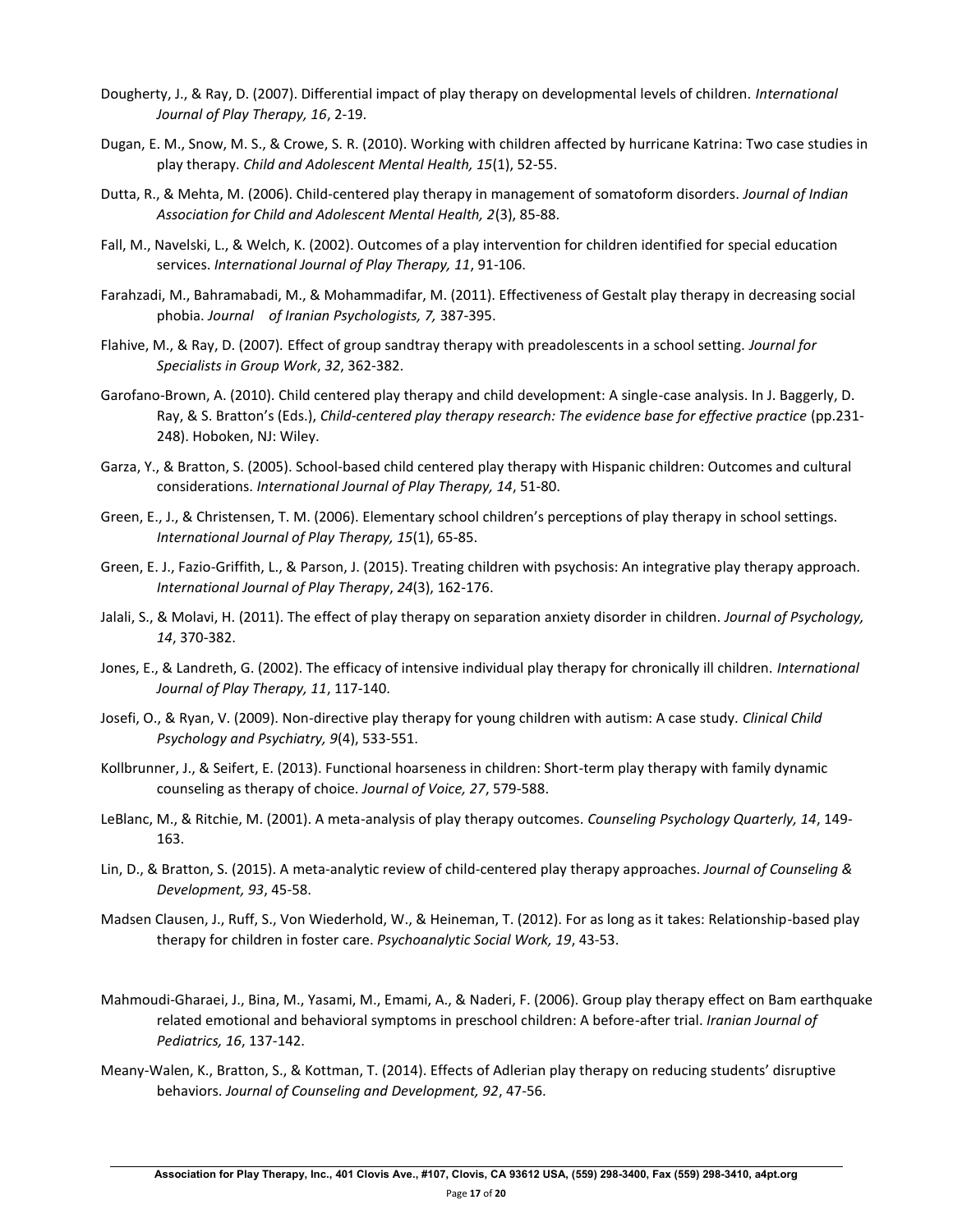- Meany-Walen, K., Bullis, Q., Kottman, T., & Dillman Taylor, D. (2015). Group Adlerian play therapy with children with offtask behaviors. *The Journal for Specialists in Group Work, 40*, 294-314.
- Meany-Walen, K., Kottman, T., Bullis, Q., & Dillman Taylor, D. (2015). Effects of Adlerian play therapy on children's externalizing behavior. *Journal of Counseling & Development, 93,* 418-428.
- Meany-Walen, K., & Teeling, S. (2016). Adlerian play therapy with students with externalizing behaviors and poor social skills. *International Journal of Play Therapy, 25*, 64-77.
- Momeni, K., & Kahrizi, S. (2015). The effectiveness of sand play therapy on the reduction of the aggression in preschool children. *Journal of Iranian Psychologists, 11*(42), 147-158.
- Muro, J., Ray, D., Schottelkorb, A., Smith, M., & Blanco, P. (2006). Quantitative analysis of long-term child-centered play therapy. *International Journal of Play Therapy, 15*, 35-58.
- Naderi, F., Heidarie, L., Bouron, L., & Asgari, P. (2010). The efficacy of play therapy on ADHD, anxiety and social maturity in 8 to 12 years aged clientele children of Ahwaz Metropolitan Counseling Clinics. *Journal of Applied Sciences, 10*, 189-195.
- Ojiambo, D., & Bratton, S. (2014). Effects of group activity play therapy on problem behaviors of preadolescent Ugandan orphans. *Journal of Counseling and Development, 92*(3), 355-365.
- Packman, J., & Bratton, S. (2003). A school based play/activity therapy intervention with learning disabled preadolescents exhibiting behavior problems. *International Journal of Play Therapy, 12*(2), 7-29.
- Parker, N., & O'Brien, P. (2011). Play therapy: Reaching the child with autism. *International Journal of Special Education, 26*(1), 80-87.
- Pass, S. (2014). The mummy at the door: Play therapy and surviving loss. *Journal of Infant, Child, and Adolescent Psychotherapy, 13*(2), 142-153.
- Paynter, R. (2009). Evidence-based research in the applied social sciences. *Reference Services Review, 37*, 435-450.
- Ray, D. (2007). Two counseling interventions to reduce teacher-child relationship stress. *Professional School Counseling, 10*, 428-440.
- Ray, D. (2008). Impact of play therapy on parent-child relationship stress at a mental health training setting. *British Journal of Guidance & Counselling, 36*, 165-187.
- Ray, D., Armstrong, S., Balkin, R., & Jayne, K. (2015). Child centered play therapy in the schools: Review and meta-analysis. *Psychology in the Schools, 52,* 107-123.
- Ray, D., Blanco, P., Sullivan, J., Holliman, R. (2009). An exploratory study of child-centered play therapy with aggressive children. *International Journal of Play Therapy, 18,* 162-175.
- Ray, D., Henson, R., Schottelkorb, A., Brown, A., & Muro, J. (2008). Impact of short-term and long-term play therapy services on teacher child relationship stress. *Psychology in the Schools*, 45, 994-1009.
- Ray, D., Schottelkorb, A., & Tsai, M. (2007). Play therapy with children exhibiting symptoms of attention deficit hyperactivity disorder. *International Journal of Play Therapy, 16,* 95-111.
- Ray, D., Stulmaker, H., Lee, K., & Silverman, W. (2013). Child centered play therapy and impairment: Exploring relationships and constructs. *International Journal of Play Therapy, 22,* 13-27
- Reddy, R. P., & Hirisave, U. (2014). Child's play: Therapist's narrative. Indian Journal of Psychological Medicine, 36(2), 204- 207.
- Robson, M. (2008). The driver whose heart was full of sand: Leigh's story—a play therapy case study of a bereaved child. *British Journal of Guidance and Counseling, 36*(1), 71-80.
- Salter, K., Beamish, W., & Davies, M. (2016). The effects of child-centered play therapy on the social and emotional growth of young Australian children with autism. *International Journal of Play Therapy, 25,* 78-90.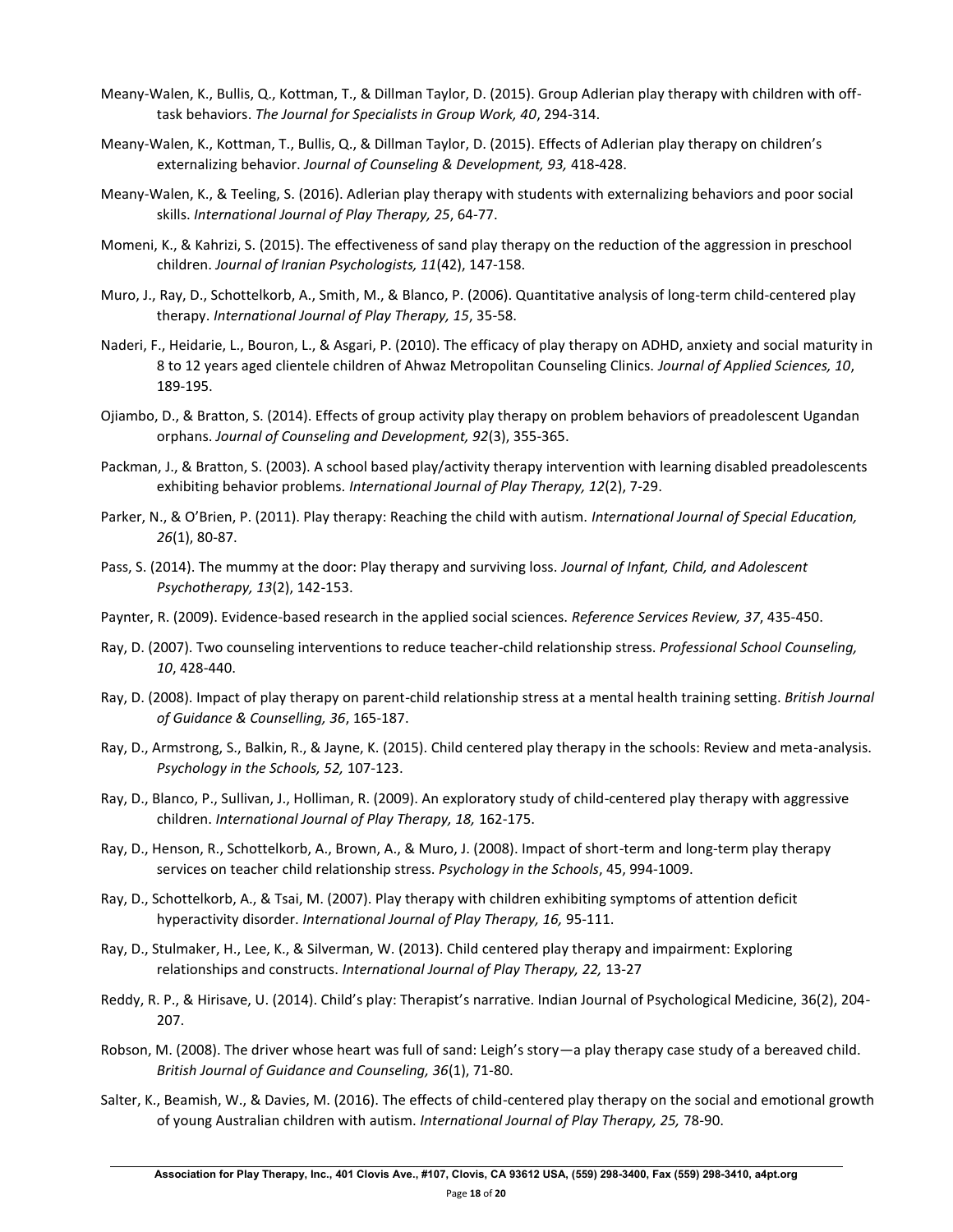- Schottelkorb, A., Doumas, D., & Garcia, R. (2012). Treatment for childhood refugee trauma: A randomized, controlled trial. *International Journal of Play Therapy, 21*, 57-73.
- Schottelkorb, A., & Ray, D. (2009). ADHD symptom reduction in elementary students: A single-case effectiveness design. *Professional School Counseling, 13,* 11-22.
- Schottelkorb, A., Swan, K., Jahn, L., Haas, S., & Hacker, J. (2015). Effectiveness of play therapy on problematic behaviors of preschool children with somatization. *Journal of Child and Adolescent Counseling, 1,* 3-16.
- Schumann, B. (2010). Effectiveness of child centered play therapy for children referred for aggression in elementary school. In J. Baggerly, D. Ray, & S. Bratton's (Eds.), *Child-centered play therapy research: The evidence base for effective practice* (pp.193-208). Hoboken, NJ: Wiley.
- Scott, T., Burlingame, G., Starling, M., Porter, C., & Lilly, J. (2003). Effects of individual client-centered play therapy on sexually abused children's mood, self-concept, and social competence. *International Journal of Play Therapy, 12*, 7-30.
- Shen, Y. (2002). Short-term group play therapy with Chinese earthquake victims: Effects on anxiety, depression, and adjustment. *International Journal of Play Therapy, 11*, 43-63.
- Stulmaker, H., & Ray, D. (2015). Child-centered play therapy with young children who are anxious: A controlled trial. *Children and Youth Services Review, 57,* 127-133.
- Su, S., & Tsai, M. (2016). Group play therapy with children of new immigrants in Taiwan who are exhibiting relationship difficulties. *International Journal of Play Therapy, 25*, 91-101.
- Swan, K., & Ray, D. (2014). Effects of child-centered play therapy on irritability and hyperactivity behaviors of children with intellectual disabilities. *Journal of Humanistic Counseling, 53*(2), 120-133.
- Swan, K., & Schottelkorb, A. (2014). Contact work in child centered play therapy: A case study. *Person-Centered and Experiential Psychotherapies.*
- Swank, J., Shin, S., Cabrita, C., Cheung, C., & Rivers, B. (2015). Initial investigation of nature-based, child-centered play therapy: A single-case design. *Journal of Counseling & Development, 93*, 440-450.
- Taylor, D. D., & Bratton, S. C. (2014). Developmentally appropriate practice: Adlerian play therapy with preschool children. *The Journal of Individual Psychology, 70*(3), 205-219.
- Tsai, M & Ray, D. (2011). Play therapy outcome prediction: An exploratory study at a university-based clinic. *International Journal of Play Therapy, 20*(2), 94-108.
- Tyndall-Lind, A., Landreth, G., & Giordano, M. (2001). Intensive group play therapy with child witnesses of domestic violence. *International Journal of Play Therapy, 10*, 53-83.
- Ware Balch, J., & Ray, D. (2015). Emotional assets of children with autism spectrum disorder: A single case outcome therapeutic experiment. *Journal of Counseling and Development, 93*, 429-439.

#### **Authors**

**Dee C. Ray, PhD, LPC-S, NCC, RPT-S Rachel McCullough, MS, LPC-Intern** Professor, Counseling Program **Doctoral Student** Doctoral Student Director, Child and Family Resource Clinic University of North Texas University of North Texas